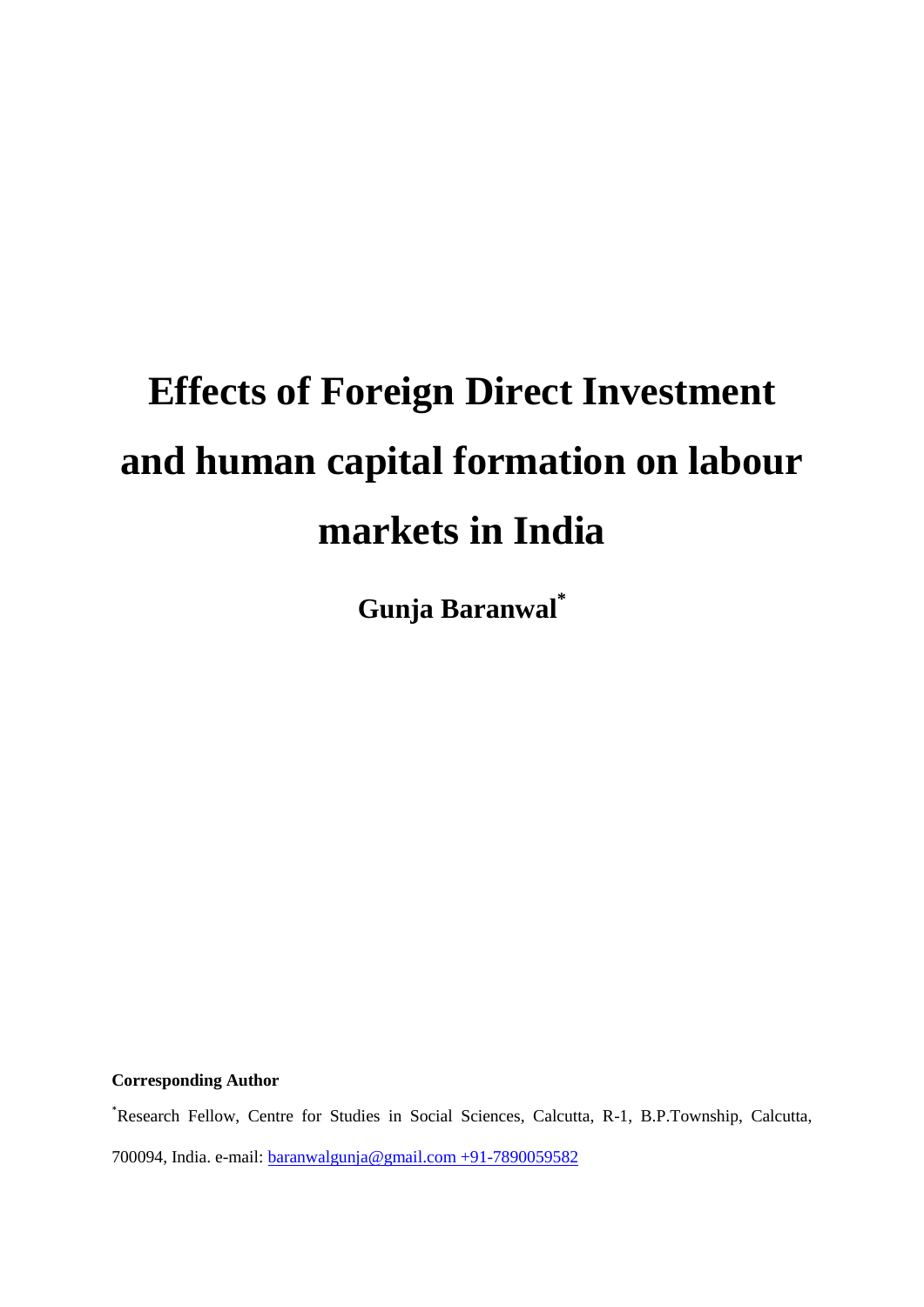# **Abstract**

Foreign Direct Investment (FDI) and human capital formation"s interaction has strong implications for labour demand and supply factors in developing economies. Multi-national Enterprises invest in their employees through provision of training, direct technological diffusion and up-gradation, innovation and imitation. They also tend to affect the scale and composition of labour demand in economy. Indian economy has featured rising wage inequality and demographic dividend simultaneously since the last decade. In our first attempt to empirically assess the human capital formation effect of Foreign Direct Investment in Indian manufacturing firms, we use unbalanced panel data for 568 firms for the period 2001-2013. FDI is found out to be stirring up wage inequality. We find an evidence of negative relation between relative wages and interaction term of training and foreign direct investment suggestive of positive human capital formation effect of FDI only through this channel. Results are the same when we do it for sub-classifications of industries.

Keywords: Foreign direct investment, Human capital, Labour demand, Labour supply, Wages

JEL codes: F24, J31, J24, J31.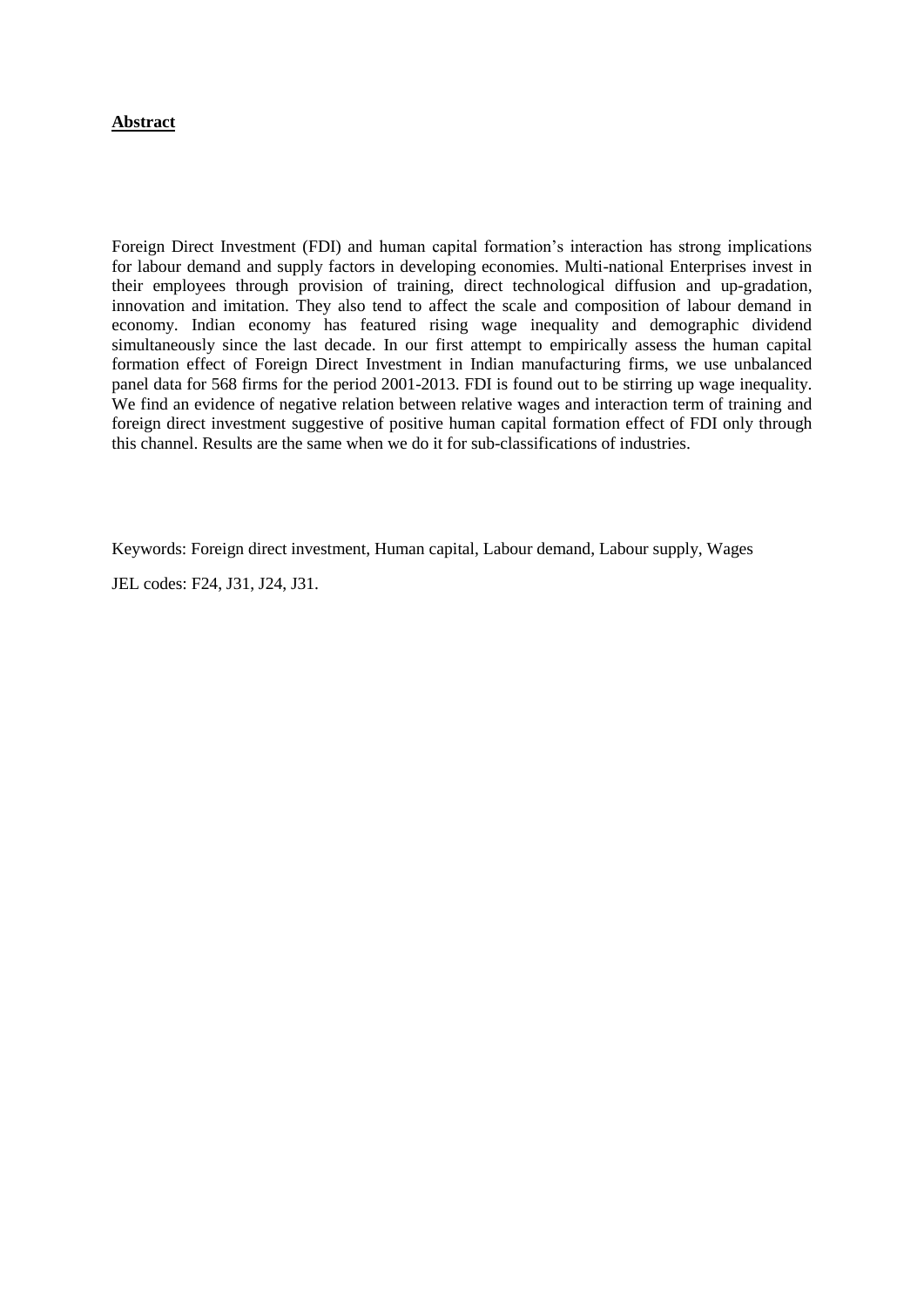#### **1 Introduction**

**.** 

Inquiry into the growth drivers of countries has always been a major issue of research. Over the period of time these drivers have changed. Trade, Foreign Direct Investment (FDI) and human capital have emerged as the new factors causing growth of economies. Free capital mobility among the countries led to advent of Multinational Enterprises  $(MNE's)^1$ , thus providing a substitute to domestic investment. This FDI has the potential to affect the host country"s macroeconomic variables like income, investment and employment (Borensztien et.al.1998; Gregario, 2003; Fry, 1993). FDI directly ameliorates production through better technologies, financial capabilities, and provision of state of the art (Luiz and Mello, 1999). It affects level of domestic investment via crowding in and crowding out effect (Agosin and Mayer, 2000).The indirect effects of FDI include spill-over effects (Kokko, 1994).Similarly human capital also has significant long run impact on an economy"s income and employment (Romer, 1986; Lucas, 1988; Barro, 1998, Pissarides,2000; Wilson and Briscoe,2004). Human capital formation takes place through on the job training, schooling, and other knowledge gained through experience and learning by labour force (Becker, 1974; Blundell, 1999). Investments in human capital affect wages (Constantine and Neumark, 1994; Liu, 2013). This stock of human capital determines the technological absorptive capacity of country (Nelson and Phelps, 1966; Benhabib and Spiegel, 1994). Human capital creates positive spillovers to economy (Acemoglou and Angrist, 2000; Ciccone and Peri, 2002). FDI also affects the labour market through changes in employment and wage structure of labour force (Baldwin, 1995), leads to human capital formation through upgrading the skills of human capital of host countries by provision of formal training, schooling and spill-over effects of layoffs and turn overs of labour force from international firm to domestic firms (Michie, 2001; Kapstien, 2001; Miyamoto, 2003; Ritchie, 2002). Thus these may be considered supply side effects of FDI on human capital formation process of the host country. On the supply side, FDI may affect the human capital formation in terms of skill up-gradation of labour force, thus contribute to supply of human capital. However in the process, FDI also demands specific kind of human capital thus also affects the wages of different catagories; highly skilled, mid skilled

<sup>1</sup>We use the terms Foreign Direct Investment and Multinational Enterprises interchangeably henceforth.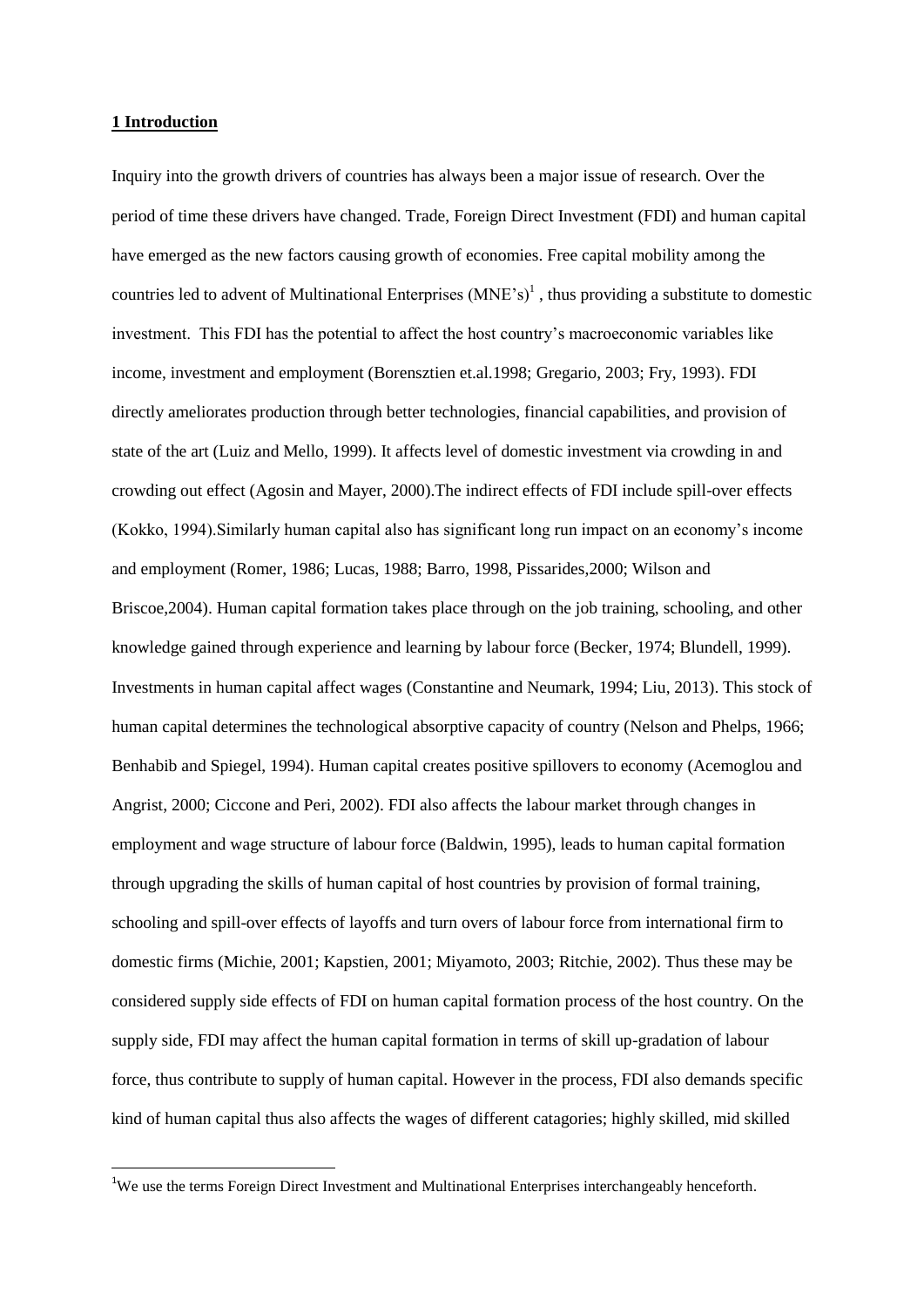and low skilled of human capital (Feenstra and Hanson, 1995; Figini and Gorg, 2006; Gorg and Stroble, 2002). Both of these effects are crucial as they have long term consequences on labour force of host economy. The significance of either effect is important in determining the overall effect of FDI in a country. Ours is the first attempt to assess this effect empirically in Indian manufacturing industries for the last decade. The structure of the paper is organised as followed: in section 2 we discuss trends of FDI, human capital formation and wage inequality in India. In section 3 we discuss the theoretical framework. Empirical strategy has been developed in section 4 where. Data has been discussed in section 5. In section 6 we discuss our variables formation. Section 7 presents the results of effect of FDI on human capital formation and relative wages. We also check for inter- industry and time differences of this effect in this section. Section 8 concludes the discussion.

#### **2.1 Trends of FDI and Human Capital Formation, Wage inequality in India**

India remains the third most attractive destination for FDI, after China and the United States of America, for 2013-15, according to a survey of global companies conducted by UNCTAD. Foreign Direct Investment in India has increased from \$ 1,04,411 in year 2000-2001 to \$ 6,96,011 in 2011- 2012. The distribution of FDI inflow is concentrated to some sectors. Services, Construction, Communication, Drugs and Pharmaceuticals, Chemicals, Automobile Industry etc. are among the leading sectors which bag major share of FDI inflows. Similarly there is spatial clustering in spread of FDI as some economically advanced regions have accounted for the lion"s share of FDI inflows. Top of them are states of Maharashtra, Delhi, Tamilnadu, Karnataka, Gujarat and Andhra Pradesh. Whereas states like Uttar Pradesh, Madhya Pradesh, Bihar, Orissa, Rajasthan and North- eastern region managed to receive no or only a meagre amount of FDI inflows. In literature there are several determinants responsible for this clustering like availability of quality labour force, size and growth of local markets, physical infrastructure, policy environment, business climate, and presence of agglomeration economies (Mukherji, 2011; Goldar, 2007 ; Moriss,2007 ; Nunnenkamp and Stracke, 2007).

## **2.2 Human Capital Base in India**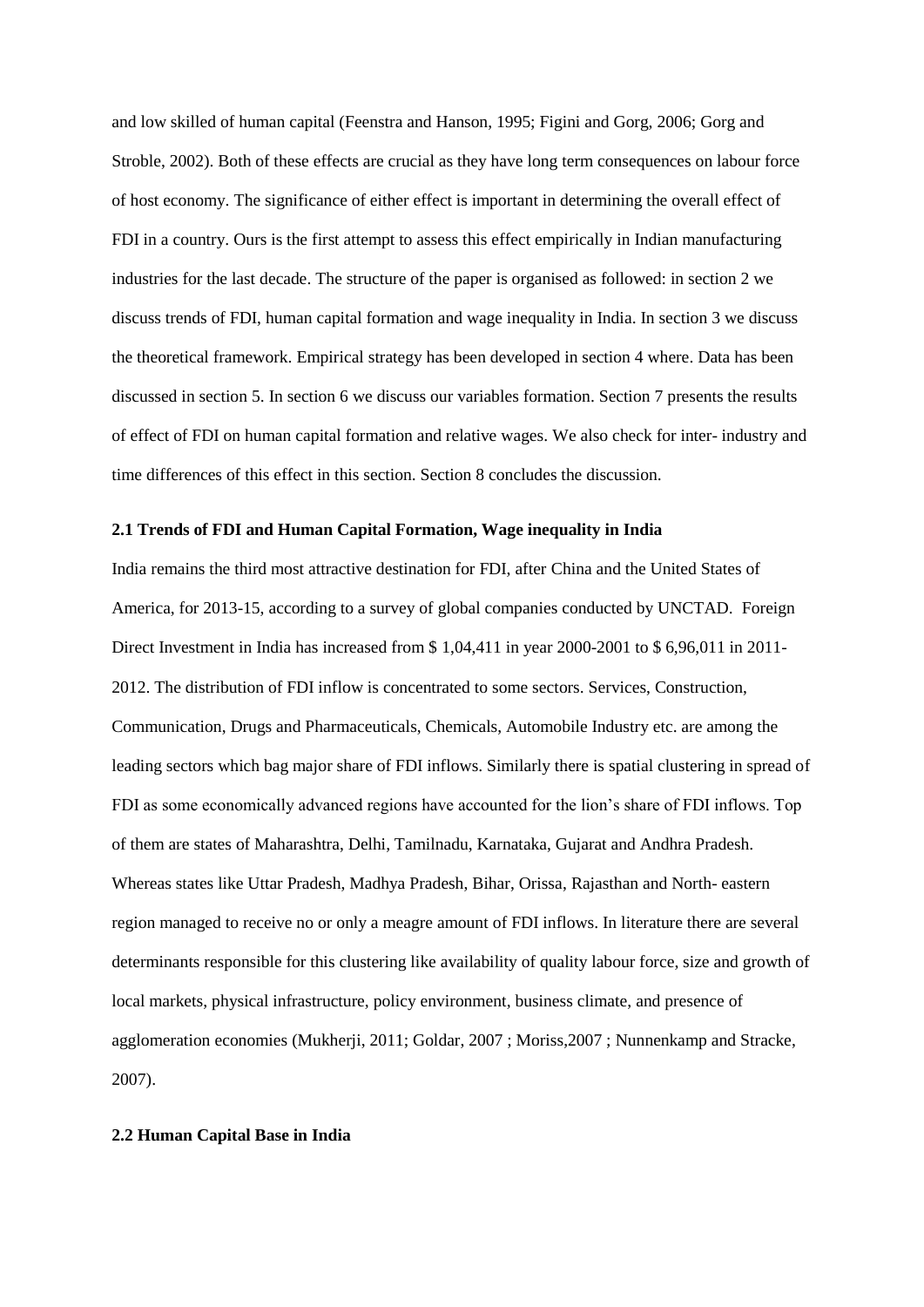Gross enrolment ratio in tertiary education of India has increased with compound annual growth rate of 7.8% during 2001-2002 to 2007-2008 (Figure 3).<sup>2</sup> Similar trend is observed in spread of higher education clustered in southern states of Tamilnadu, Karnataka, Andhra Pradesh, Kerala but northern states like Bihar, Orissa, Uttar Pradesh, Madhya Pradesh being laggards. The composition of human capital is concentrated to some special courses with replacement of professional courses with general courses. (Figure 4). National Skill Development Corporation based on public-private partnership, of government of India has also been engaged in funding and incentivizing vocational training initiatives for skill development via training partners and sectoral skill councils. It has 187 training partners, 2228 training centers. It boasts of having trained 33, 66,647 people and 14, 73,647 people placed.

# **2.3 Wage inequality in India**

Wage inequality both on average (Figure 5) and based on skills has also seen an upwards trend since last decade (Figure 6). Indian wage inequality has been vastly studied. (Ramaswamy, 2008; Chamarbagwala, 2007; Mehta and Hasan, 2011; Azam, 2009; Mishra and Kumar, 2005).

**Figure 1: Sectoral clustering of FDI in India**



Source: SIA newsletters, DIPP, India

# **Figure 2**: **Spatial clustering of FDI in India**

**.** 

<sup>&</sup>lt;sup>2</sup>Human Resource Development report, 2011.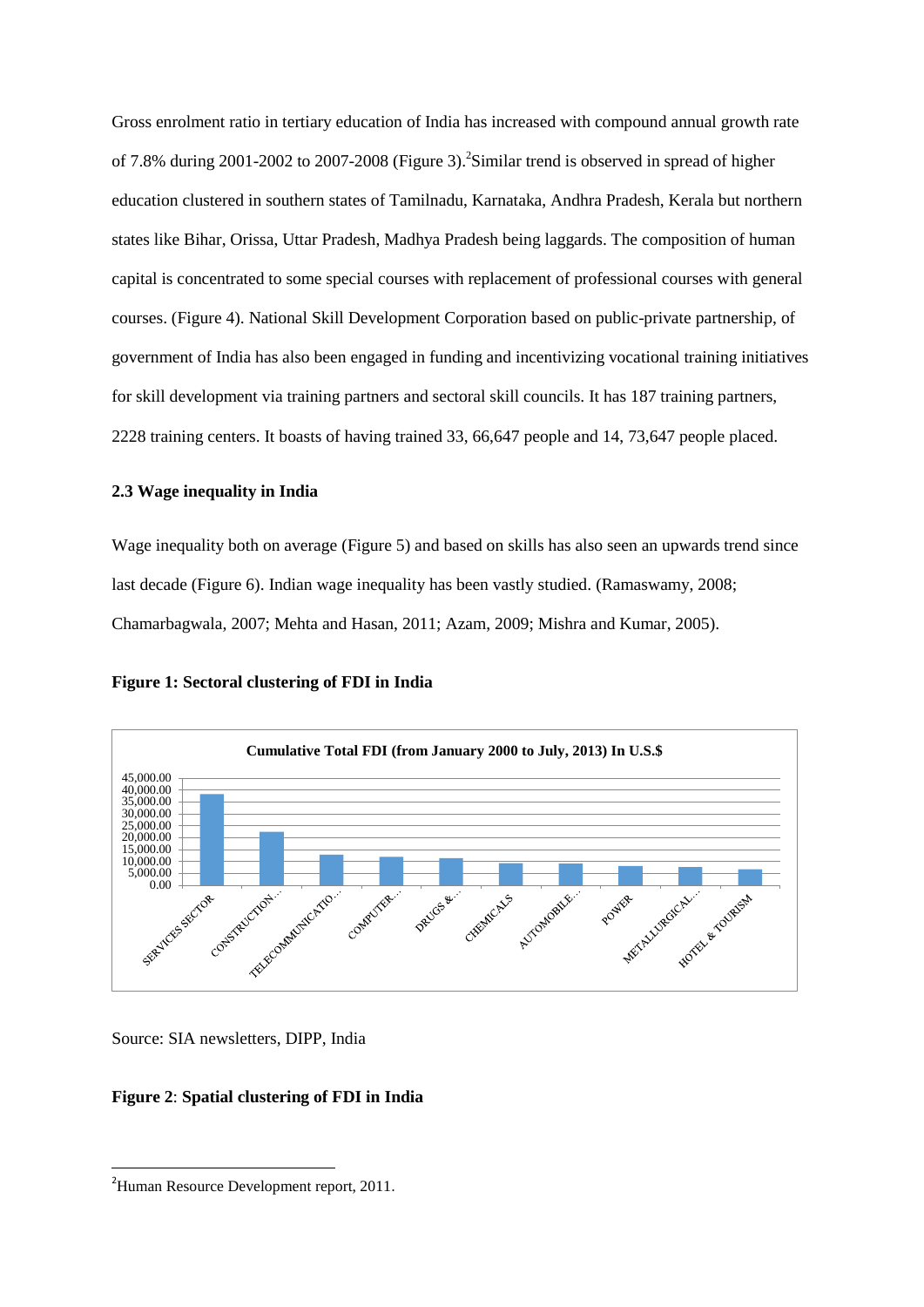

Source: SIA newsletters, DIPP, India





Source: All India Survey on Higher education, ministry of HRD, India.

# **Figure: 4 Clustering of human capital (higher education) in India**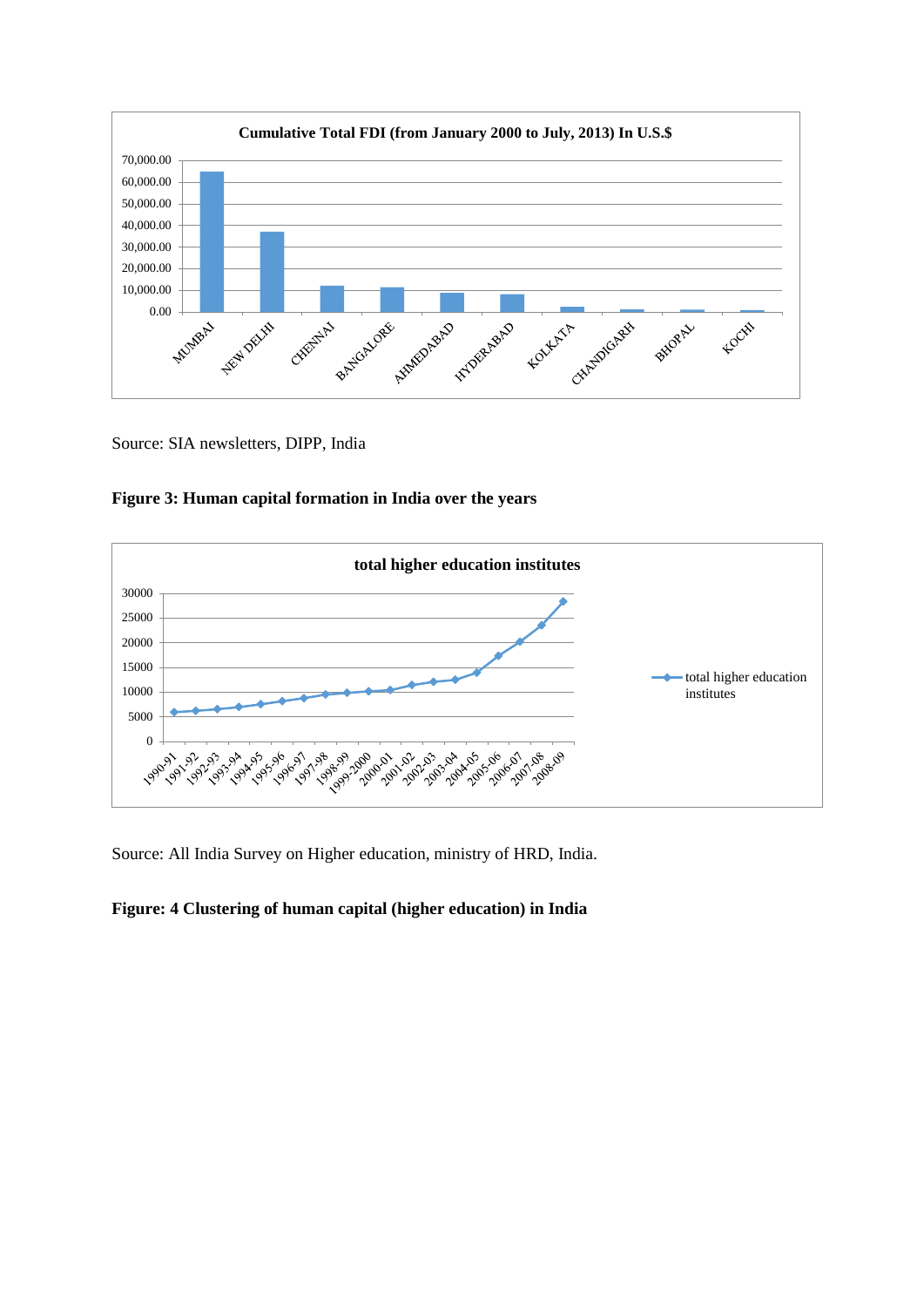

Source: All India Survey on Higher education, ministry of HRD, India

#### **3 Theoretical Framework**

**.** 

We follow modification of Katz and Murphy (1992), Velde and Morrissey (2002) to analyse the effects of FDI on relative wages. It can be represented by two factor CES production function with low skilled labour (U) and high skilled labour(S) as two inputs.

$$
f(U_t, S_t) = {\lambda(\psi_{Ut}U_t)^{\rho} + (1 - \lambda)(\psi_{St}S_t)^{\rho}}_{\rho}^{\frac{1}{\rho}} \quad \rho < 1
$$
 (1)

$$
\varphi_{Ut} \equiv ln\psi_{Ut}; \ \varphi_{Ut} = \gamma_{1U}t + \gamma_{2U}FS; \ \varphi_{St} \equiv ln\psi_{St}; \ \varphi_{St} = \gamma_{1S}t + \gamma_{2S}FS \quad (2)
$$

Where  $\varphi_{Ut} \equiv ln\psi_{Ut}$  and  $\varphi_{St} \equiv ln\psi_{St}$  are functions of labour efficiency units, parameter  $\rho < 1$ . Labour efficiency index can be interpreted as accumulated human capital. The elasticity of substitution between U and S is  $\sigma = 1/1 - \rho$ . The possible changes in technology may come through factors like FDI, openness and interaction terms of foreign investment with firm level characteristics. These are some routes through which FDI can affect labour market. These demand shift factors are factors like foreign direct investment and international trade.<sup>3</sup> Thus this labour

<sup>&</sup>lt;sup>3</sup> The effect of foreign direct investment on wage inequality is well researched in literature. (Ramaswamy, 2008; Banga, 2005 ;Mehta and Hasan,2011; Azam,2009 ; Mishra and Kumar,2005; Feenstra and Hanson,1995; Figini and Gorg, 2006; Gorg and Stroble,2002).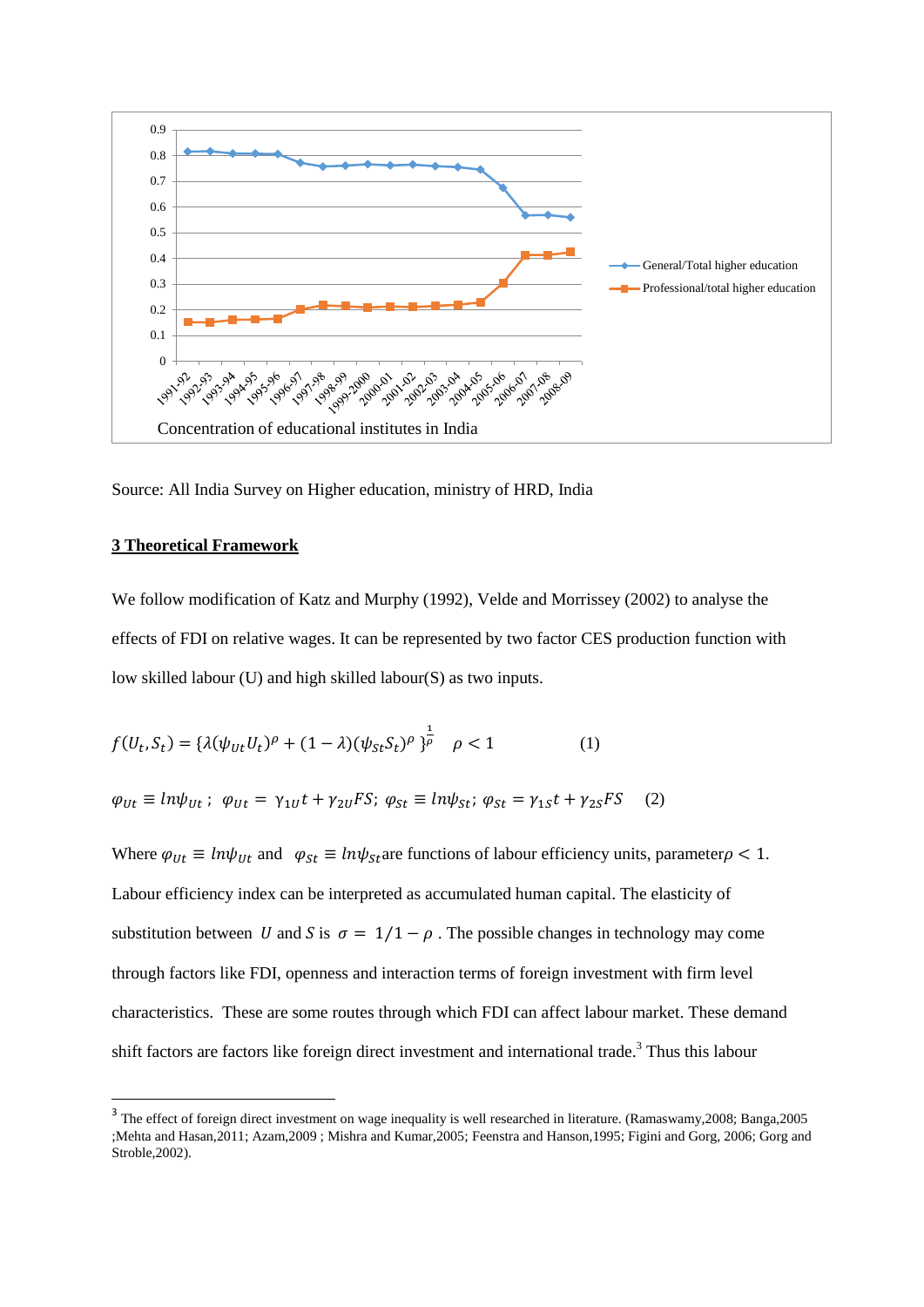efficiency indices is a function of share of foreign promoters in equity shares  $FS$ , (T.Velde, 2000) interaction terms  $FS_{it}$  \* train<sub>it</sub>,  $FS_{it}$  \* royal<sub>it</sub>,  $FS_{it}$  \* RnD<sub>it</sub>,  $FS_{it}$  \* KL<sub>it</sub> and host of firm level factors as training expenses, royality expenses, research and development expenses , capital labour ratio, size etc.<sup>4</sup> In order to assess the human capital formation process done by foreign firms, we test other interactions terms of FDI and training expenses of the firms and royalty.

Solving for first order condition and keeping marginal productivity equal to factor prices, we derive the formula for relative wages of skilled-unskilled labour.

$$
ln\left(\frac{w_{St}}{w_{Ut}}\right) = ln\left(\frac{1-\lambda}{\lambda}\right) - \frac{1}{\sigma}ln\left(\frac{S_t}{U_t}\right) + \frac{\sigma - 1}{\sigma}\gamma_1 FS_t + \varepsilon_t
$$
\n(3)

Where  $\gamma_1 = \gamma_{1S} + \gamma_{1U}$  and  $\gamma_2 = \gamma_{2S} + \gamma_{2U}$  thus wage inequality depends on a supply term ( relative supply of high to low skilled labour and FDI (foreign shares). The sign of  $\gamma_1$  directs the effect of FDI on wage inequality. A positive  $\gamma_1$  tends to increase wage inequality.

| <b>Variable</b><br><b>Description of Variables</b>                                                                                | <b>Signs</b>      |
|-----------------------------------------------------------------------------------------------------------------------------------|-------------------|
|                                                                                                                                   |                   |
| $\{\frac{W_{Sit}}{W_{Uit}}\}$ , relative price of labour, ratio of skilled to unskilled labour force in firms<br>$\{rlw\}_{it} =$ |                   |
| $FS_{it}$ = equity share of foreign promoters in firms                                                                            | $^{(+)}$          |
| $OI_{it}$ = Total forex earnings+ Total forex spending/ Total Income, Openness Index of firms                                     | $\left( -\right)$ |
| $K/L_{it}$ = Gross Fixed assets/ number of employees of firms                                                                     | $(+)$             |
| $train_{it}$ = training expenses by firms on their employees                                                                      | $\left( -\right)$ |
| $royal_{it}$ = royality expenses by firms                                                                                         | $\left( -\right)$ |
| $RnD_{it}$ = Research and Development expenses by the firms                                                                       | $\left( -\right)$ |

## **Table.1 Description of variables**

**.** 

<sup>&</sup>lt;sup>4</sup> Kathuria, 2001, also empirically test the interaction term of foreign share and research and development indices.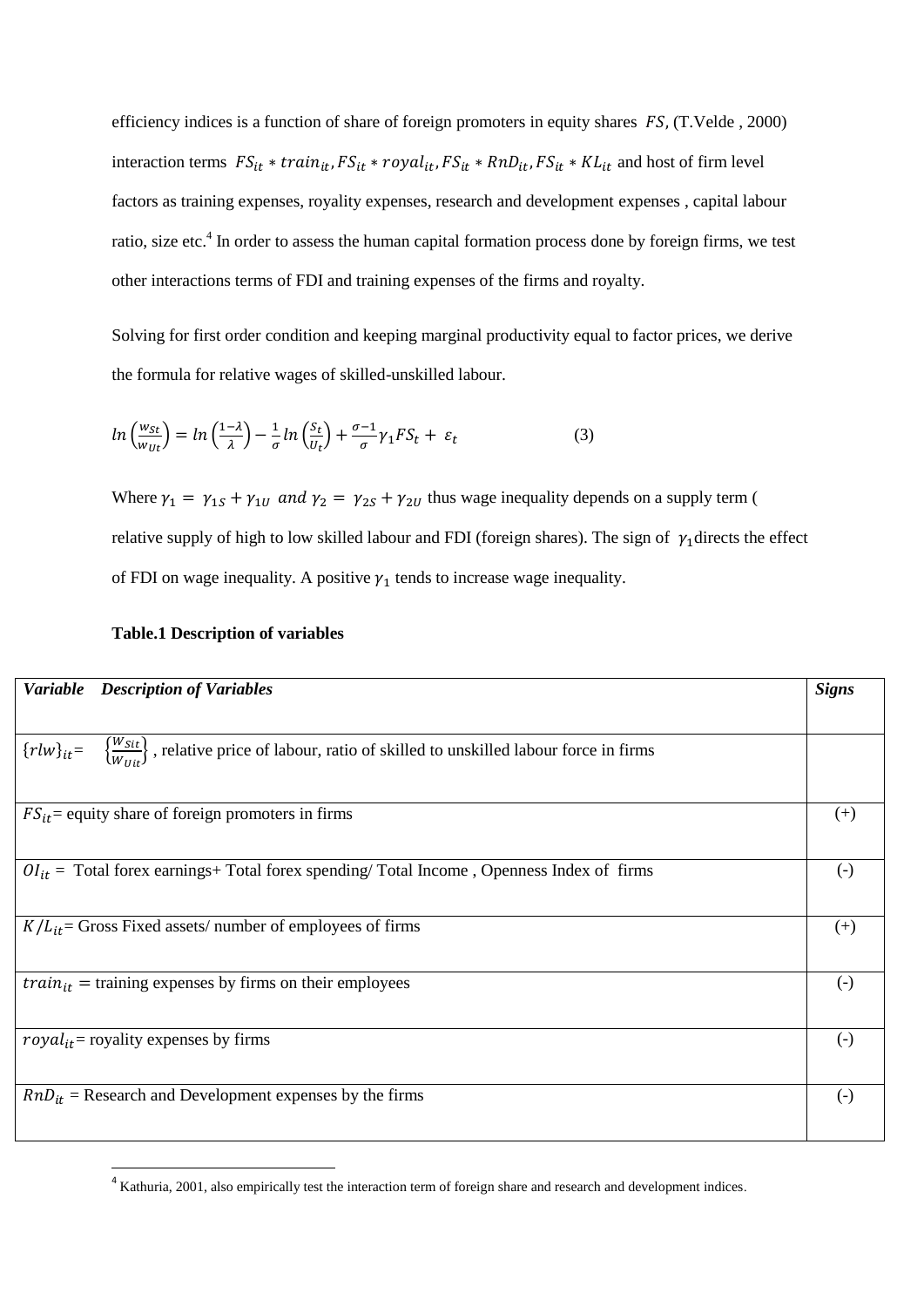| <b>Interaction terms</b>                                                          |                        |
|-----------------------------------------------------------------------------------|------------------------|
|                                                                                   |                        |
| $FS_{it} * train_{it}$ = Interaction Term1, $FS *$ Training expenses by firms.    | $(-)$                  |
|                                                                                   |                        |
| $FS_{it} * K/L_{it}$ = Interaction term2, $FS^*$ Capital-Labour ratio of firms    | $\left( \cdot \right)$ |
|                                                                                   |                        |
| $FS_{it}$ * $roy_{it}$ = Interaction term 3, $FS$ * Royality expenses by firms    | $(-)$                  |
|                                                                                   |                        |
| $FS_{it} * FS_{it}$ = Interaction term4, $FS^*$ Research and Development expenses | $\left( -\right)$      |
|                                                                                   |                        |
| size <sub>it</sub> = sales of firms                                               | $(+)$                  |
|                                                                                   |                        |
| size <sub>it</sub> = size <sub>it</sub> *size <sub>it</sub> of firms              | $(-)$                  |
|                                                                                   |                        |
|                                                                                   |                        |

#### **4 Econometric Estimation**

Our basic equation is of demand and supply kind. Empirical estimation of this equation requires use of simultaneous equation method due the existence of possible endogeneity in the system. Thus the dependent variable should be relative wages and main the independent variable, relative employment along with all the demand shift factors and controls. The equation would represent the changes in relative wages of skilled and unskilled labour force being explained by differences in skill and unskilled labour force equation and it should look like equation (4).

 $ln(r l w)_{it} = \alpha_i + \beta_1 ln(r lemp)_{it} + \beta_2 FS_{it} + \beta_3 O l_{it} + \beta_4 train_{it} + \beta_5 R n D_{it} + \beta_6 royal_{it} +$  $\beta_7 K/L_{it} + \beta_8 FS_{it} * train_{it} + \beta_9 FS_{it} * K/L_{it} + \beta_{10} FS_{it} * roy_{it} + \beta_{11} FS_{it} * RnD_{it} + \beta_{12} size_{it} +$  $\beta_{13}$ size<sup>2</sup><sub>it</sub> +  $\varepsilon_{it}$  $_{it} + \varepsilon_{it}$  (4)

But it actually does not solve our purpose since our goal is to see the effect foreign direct investment on human capital formation, not to identify the supply and demand curves, we can safely drop relative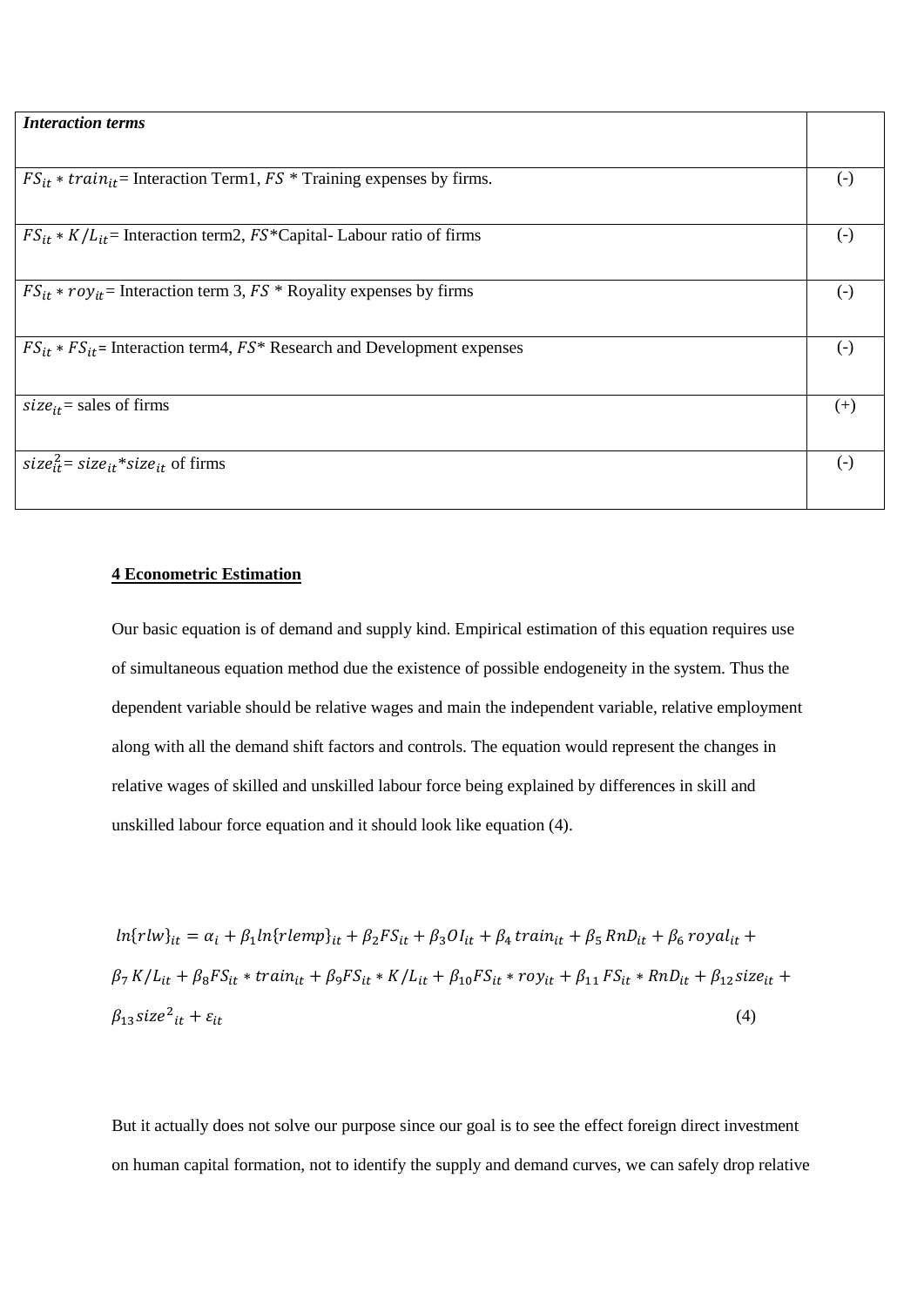employment from equation (4). In other words it also implies that we are interested in the shifts in relative labour demand caused by foreign direct investment Figure 7(a) rather than identifying demand and supply curve. In latter case there is a condition of multiple equilibria Figure 7(b). To this end, our equation boils down to equation  $(5)$ . We estimate our final equation<sup>5</sup>:

$$
\{rlw\}_{it} = \alpha_i + \beta_1 FS_{it} + \beta_2 O I_{it} + \beta_3 \, train_{it} + \beta_4 \, Rn_i + \beta_5 \, royal_{it} + \beta_6 \, K / L_{it} + \beta_7 FS_{it} \, *
$$
\n
$$
train_{it} + \beta_8 \, FS_{it} \, * \, K / L_{it} + \beta_9 FS_{it} \, * \, roy_{it} + \beta_{10} \, FS_{it} \, * \, Rn_i + \beta_{11} \, size_{it} + \beta_{12} \, size^2_{it} + \varepsilon_{it} \quad (5)
$$

So now we implicitly assume relative employment is given exogenously and we are estimating the shifts in demand side of labour market explained by other factors like FDI, openness firm specific factors and their interaction terms.

#### **5 Data:**

Paucity of skill based firm level employer-employee data in India poses a strong challenge in testing our hypothesis. This leaves us with the alternative to create relative indices with all possible data available. We use CMIE database to test our hypothesis. CMIE provides data on listed Indian firms based on their income statements and balance sheets. This is the only source of micro data on Indian firms which gives minute details of income, expenses, structure and other resources of the firms. This is the virtue of PROWESS data in comparison with ASI (Annual Survey of Industries) data which does not give plant level information of Indian industries on such distinct aspects. The empirical exercise has been conducted using Prowess database published by Centre for Monitoring Indian Economy for the period from 2001-2013 for NIC two digit non-financial public and private limited manufacturing firms trading on National Stock Exchange and Bombay Stock Exchange. The industries included are Food (88 firms), Metal and Metal products (101firms), Textile (91 firms), Chemicals (231 firms) and Consumer goods (49 firms). The result is an unbalanced sample of 568 firms as our final sample.

# **6 Variables Formation**

**.** 

 $<sup>5</sup>$  This also makes us drop the log specification since we are not interested in estimating elasticity of substitution</sup> between skilled and unskilled labour.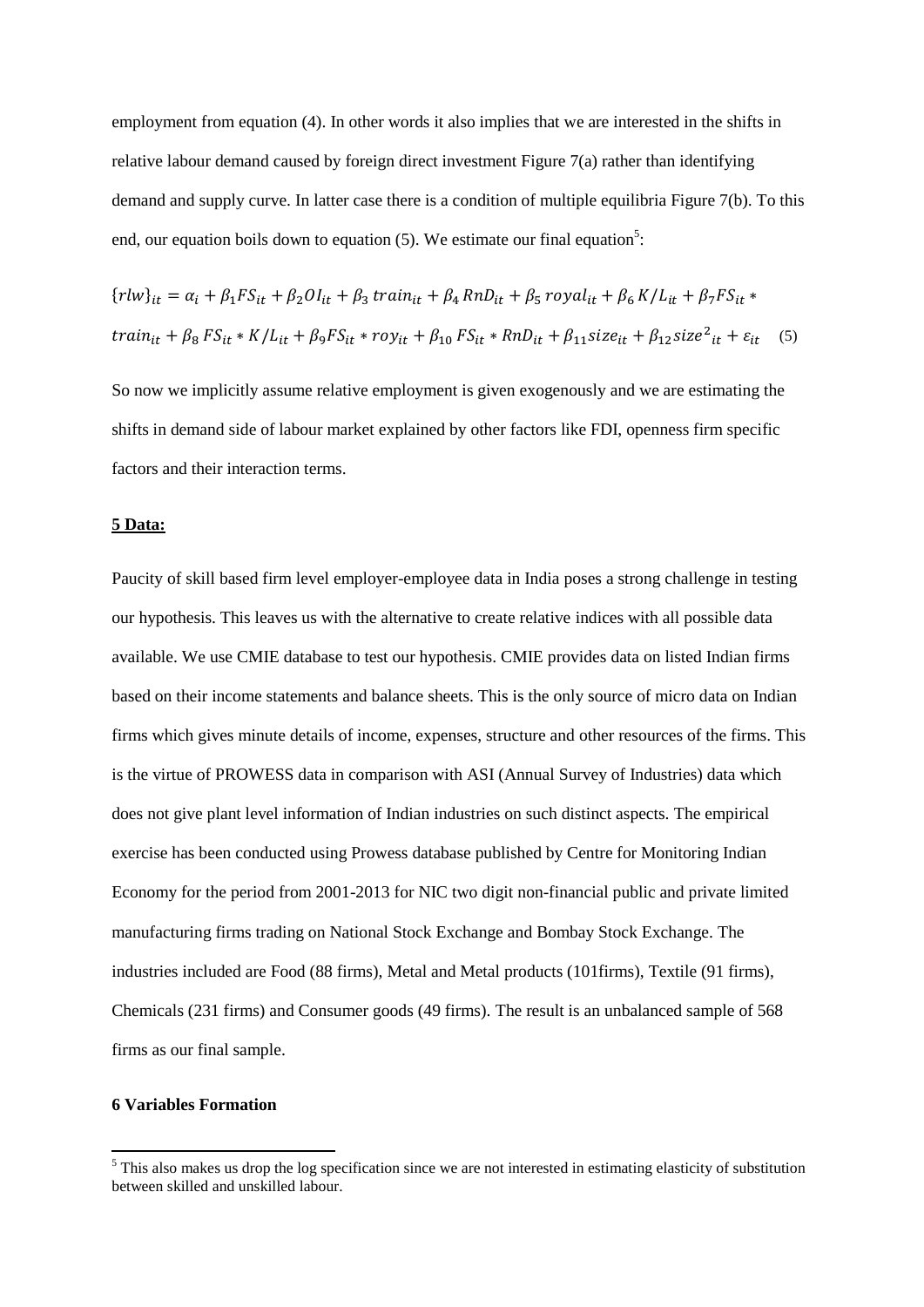Labour demand is proxied by the relative changes in wages. Thus, our dependent variable is relative price of labour. It is the ratio of skilled to unskilled labour in a firm. We derive this indicator by dividing wages and salaries paid by firms in prowess data base to the average wages of rural sector<sup>6</sup> for men over the years at all India level provided by Labour Bureau. This creates our index of relative labour prices that we use for relative labour demand changes. The table below explains all the variables used in model.

#### **Demand shift indicators**

**.** 

**Foreign Direct Investment:** Many studies have attempted to find out the impact of FDI on development process of countries. The results are very different for developed and developing countries. We try to assess the impact of FDI on relative wage ratio of skilled and unskilled labour. We measure it by share of foreign equity in annual equity shares of firms. (Aitken and harrison, 1999; Almeida, 2002; Arnold and Jevorcik, 2009) Some studies use binary measure of private and foreign ownership at the expense of information. But the relation between foreign ownership is better approximated as linear than binary. (Bircan, 2011)

**Openness Index**: Openness is the frequently used indicator in literature to explain effect of international exposure of firms on wage inequality. (Ramaswamy, 2008) Our openness indicator is constituted by the ratio of sum total forex earnings, total forex spending by the total income of the firms. Openness may lead to increase in demand for skilled labour force in case of skill intensive exports.

**Human capital Indicators:** We use four indicators of human capital which may directly or indirectly lead to skill up-gradation.

**On the job training:** On the job training provided increases the supply of skilled labour force and therefore should affect the level of wages in economy by increasing the productivity and bargaining power of labour. (Tan and Batra, 1996, Mincer1991, Becker, 1974, Veum, 1995) Our measure of

<sup>&</sup>lt;sup>6</sup>Rural sector includes activities like ploughing, sowing, weeding, transplanting, harvesting, winnowing, threshing, picking, herdsmen, well digging, cane crushing, carpenter, blacksmith, cobbler, mason, tractor driver, sweeper and unskilled labourers. Labour Bureau.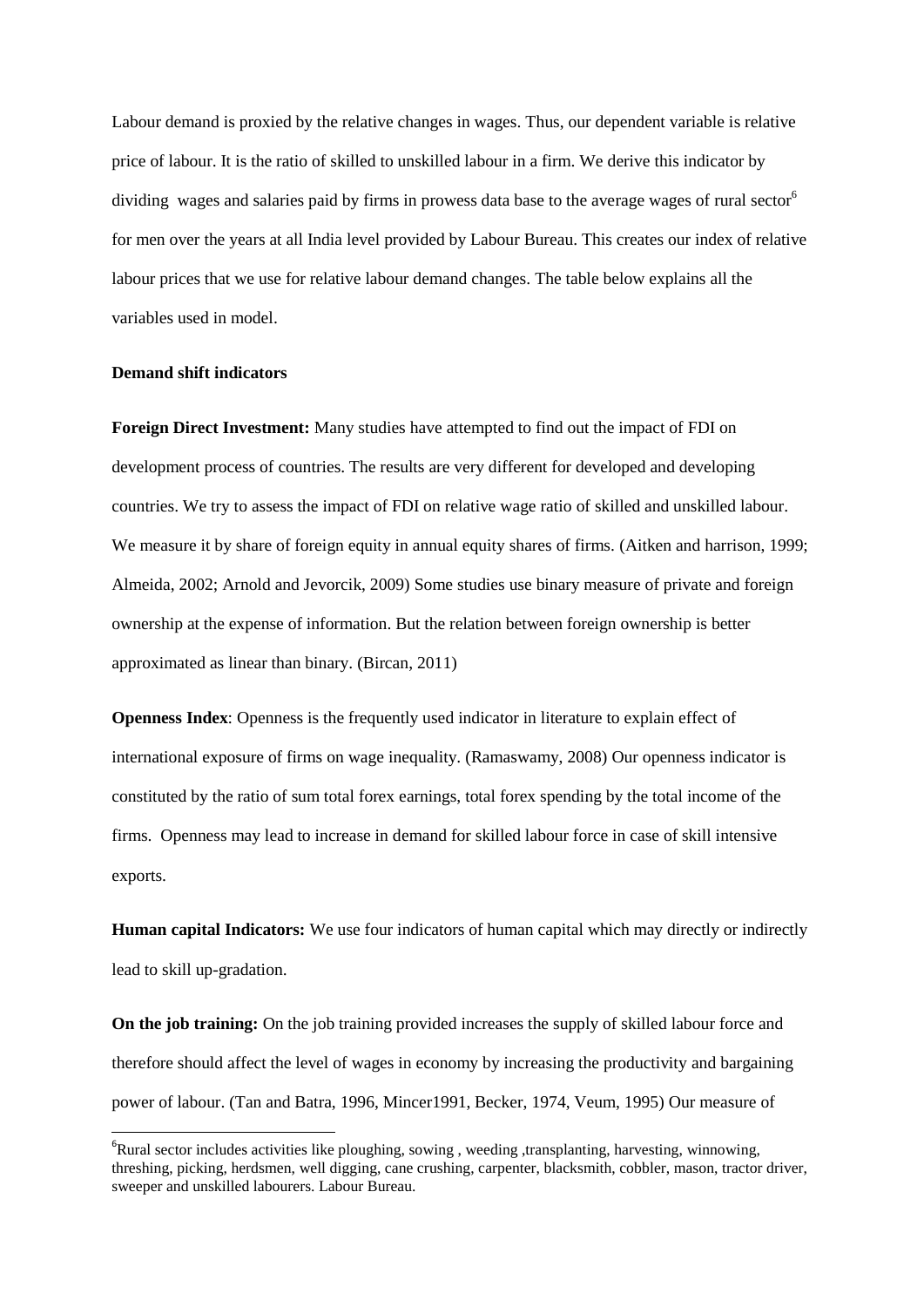training is annual expenses financed by firms on training their employees which upgrades the level of skills. It has been normalised by dividing it by sales of firms.

**Research and Development (RnD):** It is an endogenous tool of innovation in new growth theory. Firms invest for accumulation of knowledge capital (Grossman and Helpman, 1990; 1994; Redding, 1996). This accumulation of knowledge capital increases the productivity, wages and thus sharpens the skills of labour force. We use annual investment by the firms in research and development activities normalised by sales of firms.

**Royalties:** Imitation is another indirect form of human capital formation coming through adoption of technologies. Along with RnD activities firms also invest in purchasing already patented technologies. It increases the skill level indirectly by imitation of technologies. The indicator of royalty payment is expenses by firms on royalty payments normalised by sales of the firms.

**Capital-labour ratio:** This is also an indirect indicator for human capital formation which works through technological changes. Multi-national enterprises encourage technological up-gradation for domestic firms. We create our capital- labour ratio by dividing gross fixed assets by number of employees in the firm. Capital-skill complementarity increases the demand for skilled labour and therefore increases wage inequality between skilled and unskilled.

**Interaction terms:** In order to separate the role of foreign firms on human capital formation from domestic, we use four interaction terms. These terms show the effect of foreign firms on human capital formation.

**FDItrain:** This indicator looks at the direct effect of foreign firms on human capital formation and skill up gradation of employees by imparting them training. It is product of annual foreign share and training expenses by the firms. It affects the wages directly by increasing productivity and bargaining power of labour force.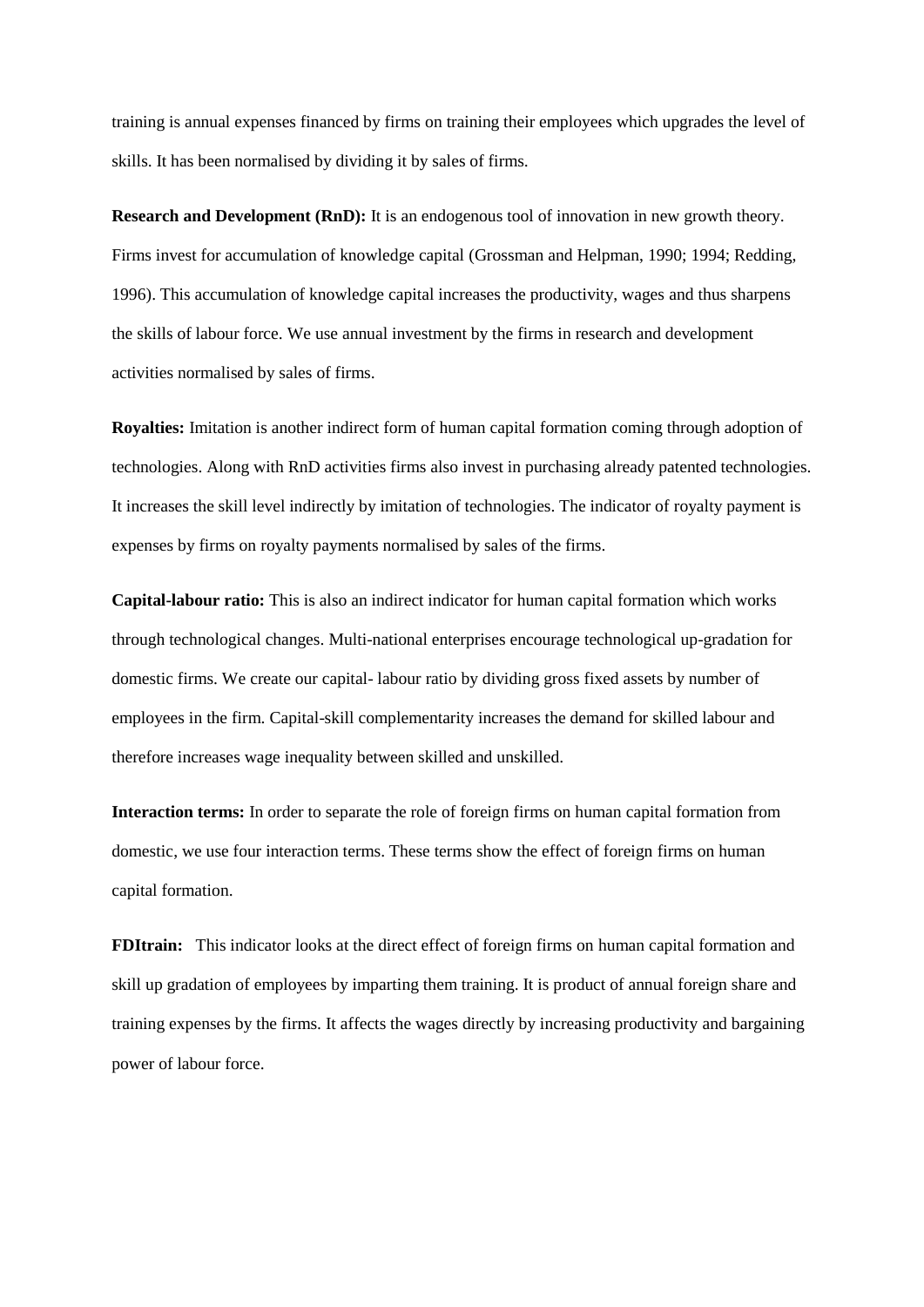**FDIRnD**: It shows the innovation practices made by the foreign firms in India. Theses foreign innovation practices lead to skill up gradation. It is a product of foreign share and research and development expenses by firms. (Kathuaria, 2001; 2008)

**FDIroyalties:** Foreign firms also spend on purchasing technologies to imitate them. This variable reflects the indirect effect of imitation of technology on wages of labour. Foreign share and royalty payment make up this variable.

**FDIkl:** Another indicator of technological change brought about by the foreign firms is a product of foreign share and capital-labour ratio of the firms. It shows the direct effect of foreign technology on wage inequality.

**Size**: We take the size of firms in all the specifications in order to control for the firm specific characteristics. It is the total annual sales of the firms. Larger firms give higher packages to their employees.

Size<sup>2</sup>: This term is included to account for the non-linarites' in firm specific indicators. It is a square term of size of firms. It represents that as the size of the firm increases the size of packages they offer to their employees declines.

# **7 Relative wages, FDI and human capital formation results**

**.** 

Our panel includes missing values on some of the variables which actually leads to reduce the sample size. Another problem caused by systematic missing data is that it may produce the selection bias. But in case of missing data completely at random also termed as Missing Completely At Random (MCAR), any value of an observation neither depends on its own value nor on values of other variables in the set (Schafer, 1997; Cameron and Trivedi, 2005). It does not produce biases though it may have less precision. Since these missing values are randomly missing, they do not affect our results of estimation and we also take robust standard errors to minimise the possibility of less precision.<sup>7</sup> First

<sup>&</sup>lt;sup>7</sup> Other studies using PROWESS database also faced this problem due to unbalance panel, but it does not affect their results. (Kathuria, 2001; Kumar and Siddharthan,1994; Chowdhuri et.al.,2013; Parameswaran,2009; Sahu,2009)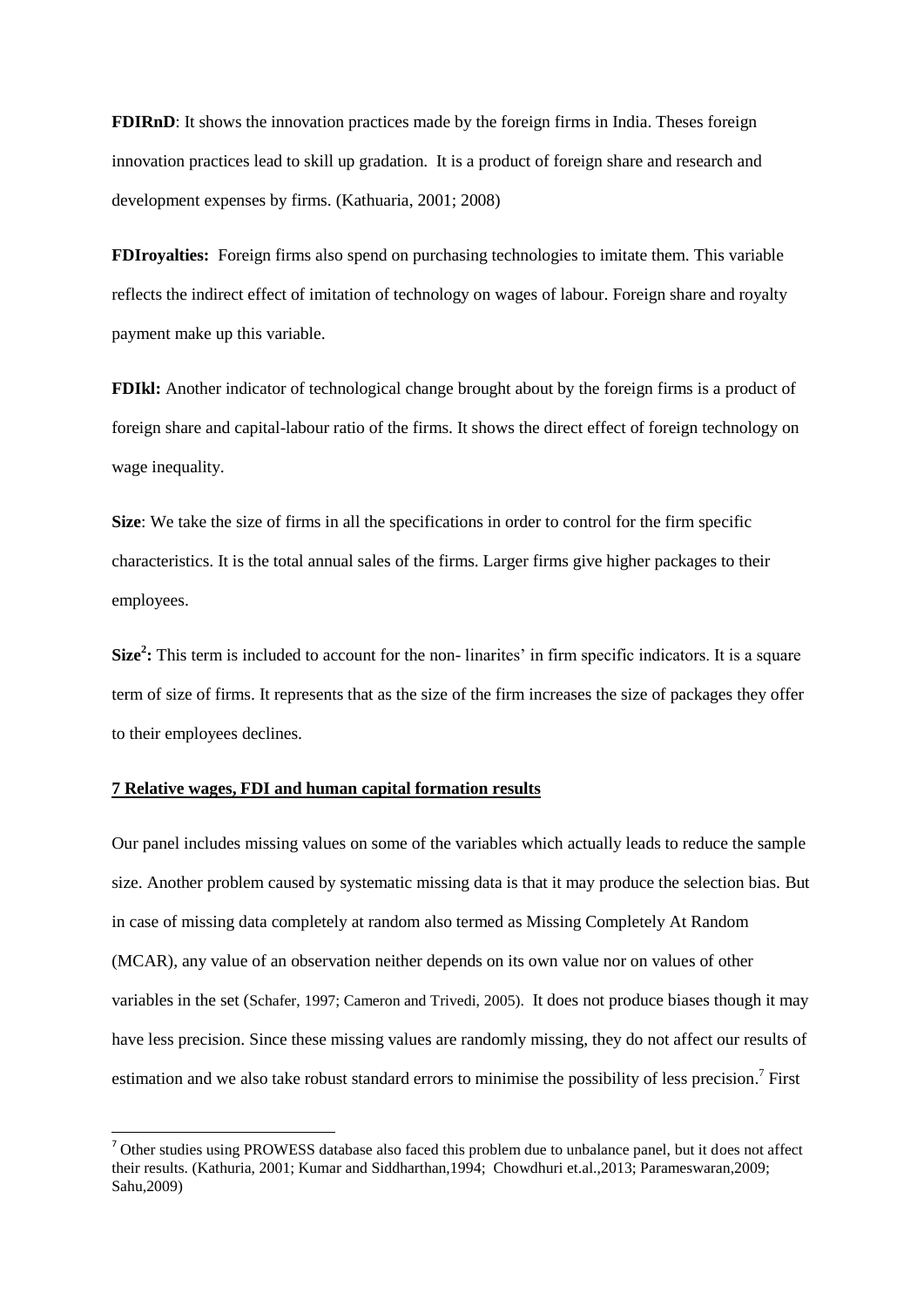we test our baseline equation by regressing relative wages on foreign share and openness index. We start with estimating our baseline equation where we look at the effect of foreign shares and openness indicator of the firm while also controlling for firm level variables. Then we go on to include the human capital indicators one by one to see the effect of them on relative wages. One way of finding out the human capital formation effect of foreign shares is to incorporate the interaction term of foreign share and expenses done by firms on human capital formation.

Table (2) shows the results for the baseline equation in through Ordinary Least Squares method and Fixed Effects method. Column (1) finds out the positive and significant impact of openness of the firms on relative wages. Whereas this impact vanishes, when we switch to fixed effects estimation. Foreign share does not show any significant effect on relative wages.

Table (3) shows the human capital formation effect of foreign share on relative wages. The reasoning is, a positive relation between relative wages and interaction term of foreign share and human capital implies supply of skills by foreign firms, is lesser than the demand for skills which is denoted by relative wages of skilled to unskilled labourers. The result is disequilibrium in skills market and increased wage inequality. The first column shows the results for training expenses on relative wages. The coefficient of training is positive and significant which actually reflects that as the employees become skilled they will also become eligible to enter into a higher income band due to increased bargaining power. Interestingly the coefficient of the interaction term is negative and significant which may imply that these foreign firms are actually leading to human capital formation through provision of training to their employees. Since the supply side of skills is negatively related to demand for skills it is helping to reduce wage inequality. This result holds true for all the other different specifications (Table 3 column 1-4) where we also take into account research and development expenses, royalty expenses and capital- labour ratio of the firms. Column 2 shows the results for effects of research and development expenses and its interaction term with foreign share on relative wage inequality. Research and development expenses by foreign firms are not found to affect relative wages. Same is the case with royalty expenses and its interaction term with foreign share. They both also have an insignificant relationship with relative wages. (Column 4) Another indicator of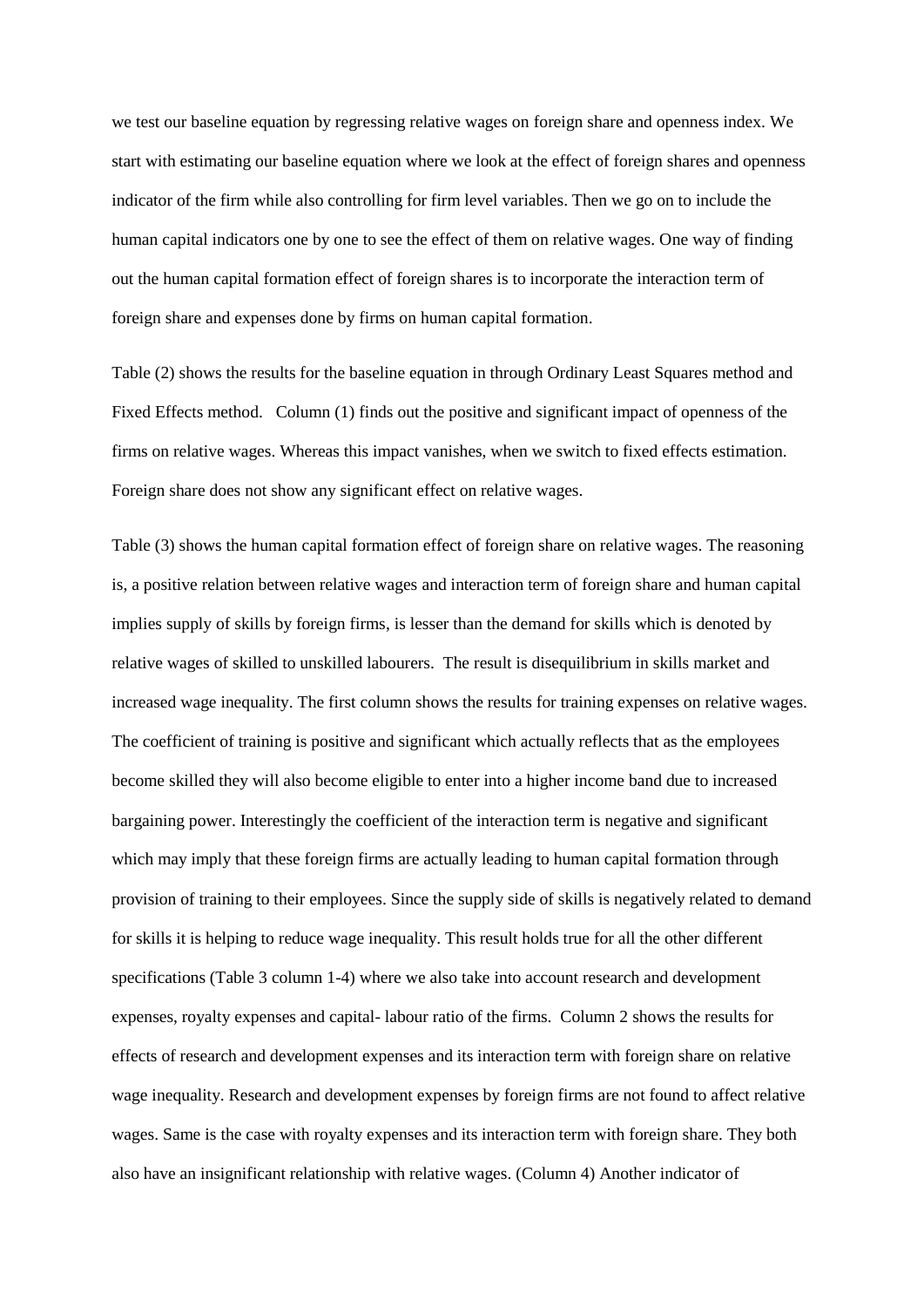technological change, capital labour ratio is taken to see the effect of technological change on relative wages along with the interaction term (Column 3). Interaction term of technological change and foreign shares also represents the possible spill over effects of foreign technology on relative wages. The coefficient of this term is also insignificantly related to relative wages. Thus we find that foreign share and human capital"s interaction, through the mechanism of training, is negatively related with relative wages and foreign firms are actually contributing to pull down the wage inequality between skilled to unskilled labour in manufacturing sector in last decade.

## **7.1 Inter-Industry relative wages, FDI and human capital formation**

Table 4 show human capital formation effects of foreign firms on relative wages in five industries; Low technology industries food, textile, consumer goods and high technology industries, chemicals, and metal, separately. (Kumar and Siddharthan, 1994) The results are summarised below:

- 1. Training is still positively related with relative wages. We find the same results in Consumer goods and Metal industry for foreign firm"s training and relative wages.
- 2. The effect of technology on relative wages is negative on wage inequality in Textile industry. It may suggest the possible unskilled biased technological change in both of these industries.
- 3. In line with our previous results, interaction term of foreign share and training is negative and significant in Food, Consumer Goods and Metal industry.
- 4. The effect of royalty and foreign shares interaction is positive on wage inequality in Textiles industry.
- 5. Foreign share is positively related to wage inequality in Metal and Consumer goods industry.

So basically the results are same as that of our whole manufacturing panel. Thus the only channel of human capital formation by foreign firms is through training expenses by firms.

# **7.2 Robustness Check**

We also look for other possible channels by taking into account two or more indicators of human capital formation together. The results remain unaffected. (Table 5) The only significant coefficient is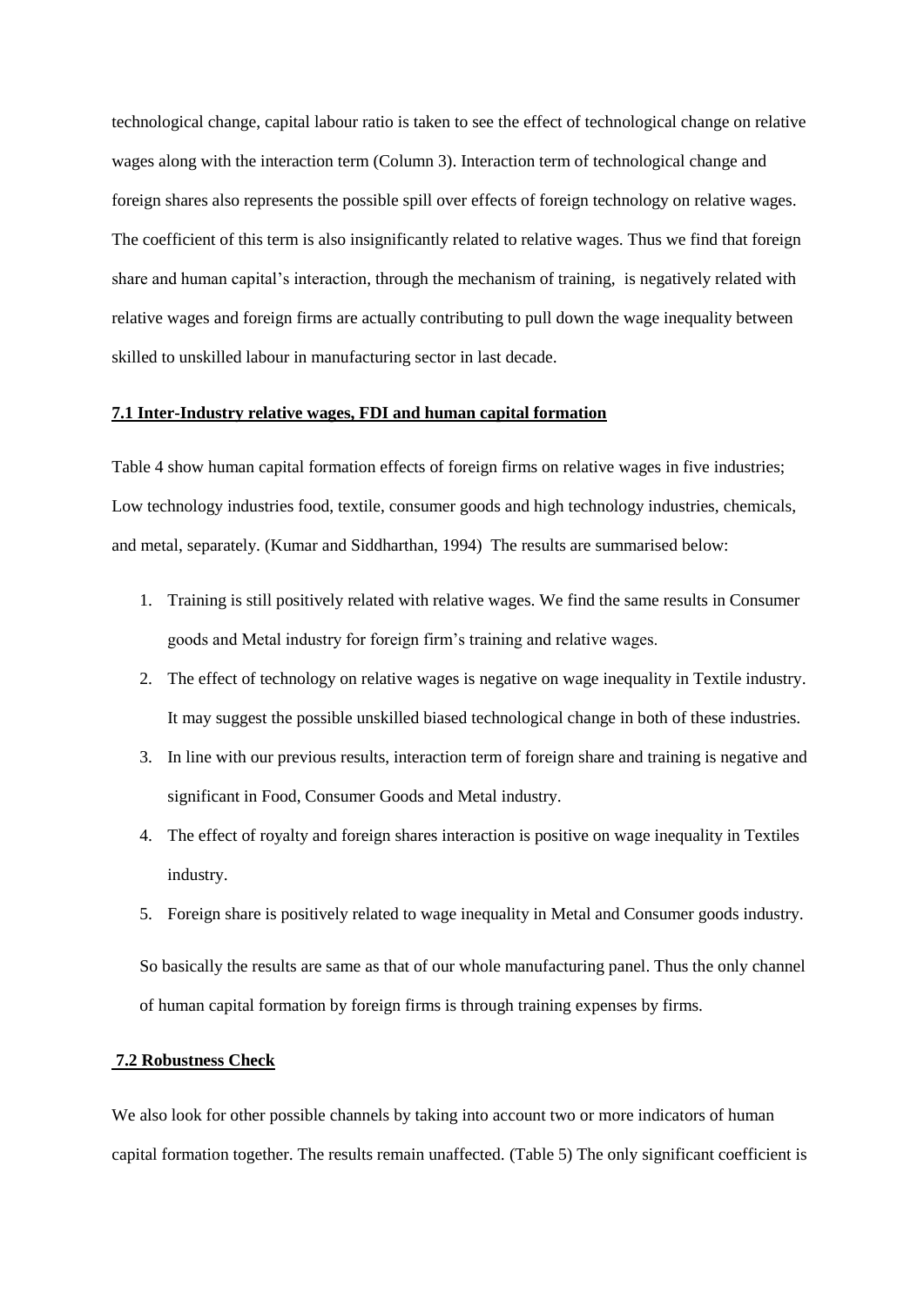of foreign share and training interaction. All other indicators of human capital are insignificant. In Table 6 test for any differences in the results for two different time periods. The first part shows the results for 2001 to 2006. The results are in the same as here also we find a negative coefficient of foreign share and training with a both a positive training and foreign share. This is the only channel which is found to be significantly affecting relative wages and leading to possible human capital formation for this period in manufacturing sector. In the second panel for 2007-2013, also we find another indirect channel of royalty expenses which is negatively related to wage inequality.

# **8 Conclusion**

We attempted to assess the effects of foreign direct investment on human capital formation in Indian manufacturing sector for the period 2001-2013. Our results indicate that the favourable human capital formation effects of foreign direct investment. Training provided by foreign firms to their employees is the main channel of his human capital formation done by foreign direct investment.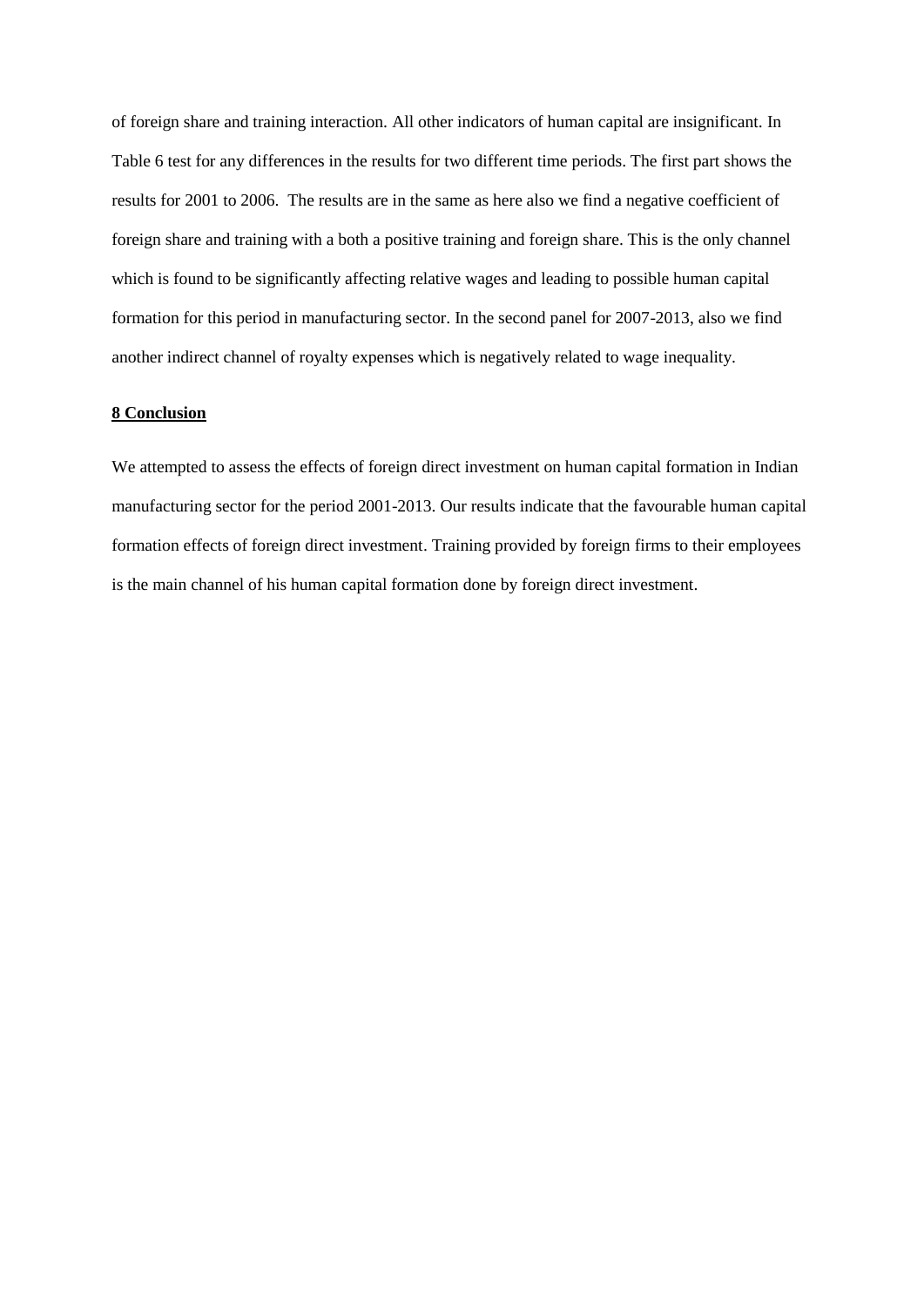| Variables           | <b>OLS</b>        | <b>Fixed Effects</b> |  |
|---------------------|-------------------|----------------------|--|
| Foreign shares      | 4.27E-04          | 1.58E-03             |  |
|                     | $(2.53E-04)$      | $(9.82E-04)$         |  |
| <b>Openness</b>     | $-4.12E - 04$ *** | $-9.18E-05$          |  |
|                     | $(9.77E-05)$      | $(2.06E-04)$         |  |
| <b>Size</b>         | 3.45E- $04***$    | $-4.05E-04$          |  |
|                     | $(4.09E-05)$      | $(1.50E-04)$         |  |
| Sizesquare          | $-1.26E - 08$     | $-3.16E - 10^{***}$  |  |
|                     | $(3.00E-09)$      | $(4.26E-08)$         |  |
| constant            | 0.03              | 0.04                 |  |
|                     | (0.009)           | (0.02)               |  |
| <b>Observations</b> | 2437              | 2437                 |  |
| F                   | 33.82             | 2.79                 |  |

# **Table3. Effect of FDI and human capital indicators on relative wages**

|          | (1)            | (2)                      | (3)          | (4)                      |
|----------|----------------|--------------------------|--------------|--------------------------|
| Foreign  | 4.83E-04       | $-1.72E-05$              | $-7.74E-04$  | $-5.57E-05$              |
| shares   | $(2.67E-04)$   | $(2.20E-04)$             | $(6.12E-04)$ | $(3.05E-04)$             |
| Openness | $-3.63E-04$    | $-3.40E - 04$            | $-5.53E-04$  | 6.54E-04                 |
|          | $(1.78E-04)$   | $(1.55E-04)$             | $(2.96E-04)$ | $(4.75E-04)$             |
| training | $3.60^{**}$    |                          |              |                          |
|          | (1.36)         |                          |              |                          |
| fditrain | $-0.05$ **     | $\overline{\phantom{0}}$ | ۰            | $\overline{\phantom{a}}$ |
|          | (0.01)         |                          |              |                          |
| RnD      | $\blacksquare$ | 0.08                     |              | ٠                        |
|          |                | (0.22)                   |              |                          |
| fdirnd   |                | 4.77E-03                 |              |                          |
|          |                | $(8.45E-03)$             |              |                          |
| k        |                |                          | $-0.14$      | $\overline{\phantom{a}}$ |
|          |                |                          | (0.12)       |                          |
| fdikl    |                |                          | 0.01         |                          |
|          |                |                          | (0.02)       |                          |
| roy      |                |                          |              | 0.16                     |
|          |                |                          |              | (0.88)                   |
| fdiroy   |                |                          |              | 8.56E-03                 |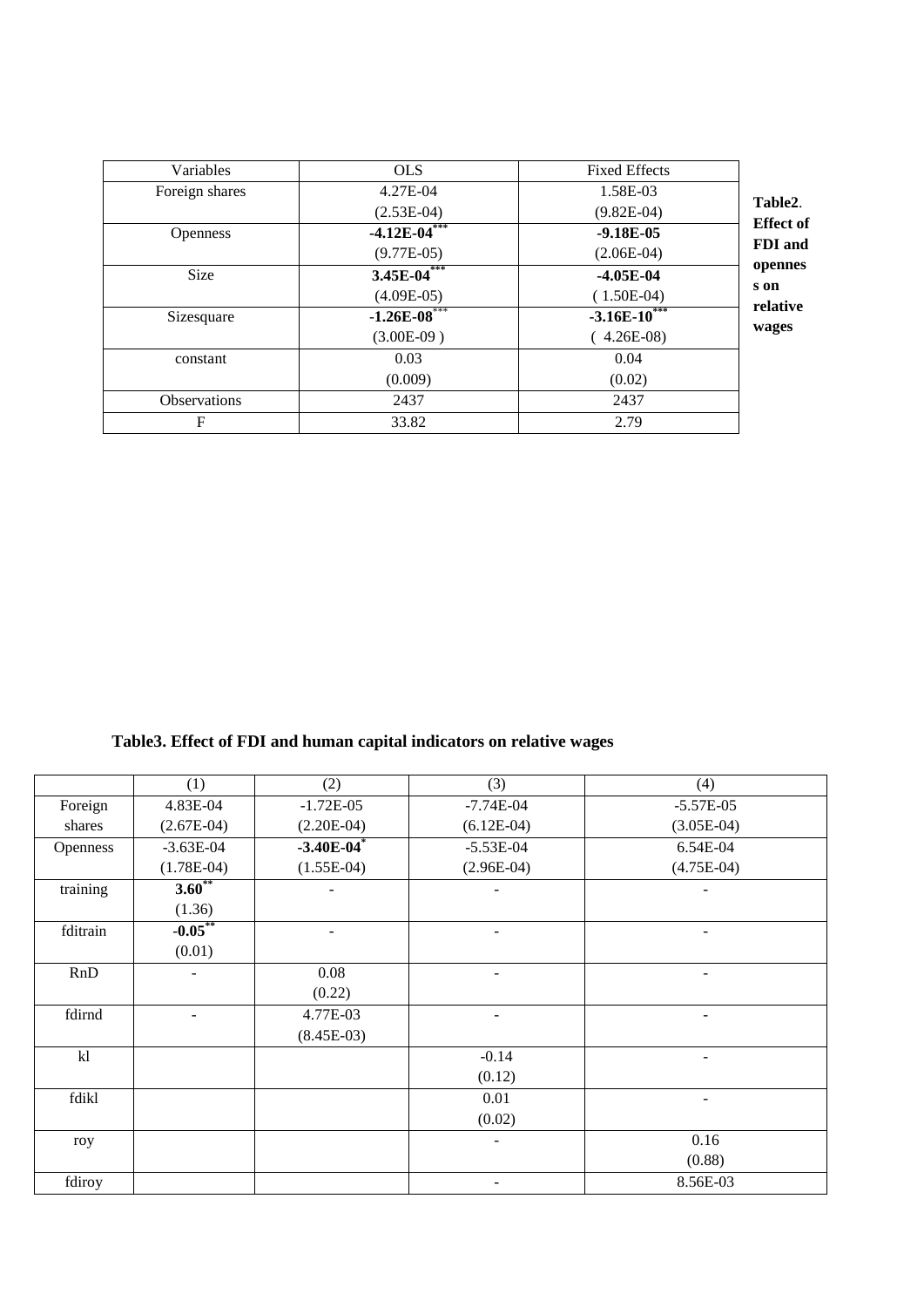|                     |                          |                 |               | (0.01)       |
|---------------------|--------------------------|-----------------|---------------|--------------|
| <b>Size</b>         | $3.44E-04$ **            | $2.89E-04^{**}$ | $3.65E-04$ ** | 3.07E-04     |
|                     | $(1.02E-04)$             | $(8.48E-05)$    | $(1.38E-04)$  | $(1.70E-04)$ |
| Size square         | $-1.32E-08$ <sup>*</sup> | $-8.99E-09$     | $-1.35E-08$   | $-1.43E-08$  |
|                     | $(6.59E-09)$             | $(5.30E-09)$    | $(8.42E-09)$  | $(1.13E-08)$ |
| <b>Observations</b> | 2308                     | 1233            | 953           | 529          |
| Time Fixed          | Yes                      | Yes             | Yes           | Yes          |
| Effects             |                          |                 |               |              |

Note: All the results are based on random effects panel data estimation. All the results control for firm specific factors like size, size square, power and fuel consumption and expenses on raw materials. All the nominal values have been deflated by industry wise whole sale price index with the base year 2004-2005. Time fixed effects are also included. All the reported errors are robust standard errors.

|  |  | Table4. Industry wise differences in effects of foreign share on relative wages |
|--|--|---------------------------------------------------------------------------------|
|  |  |                                                                                 |

I<sub>ndustri</sub>

| Industri                                                | Foreign shares              | Openness      | training  | fditrain     | RnD                      | fdirnd                   | Kl                       | fdikl                    | Roy           | fdiroy                   | Obs              |  |
|---------------------------------------------------------|-----------------------------|---------------|-----------|--------------|--------------------------|--------------------------|--------------------------|--------------------------|---------------|--------------------------|------------------|--|
| es                                                      |                             |               |           |              |                          |                          |                          |                          |               |                          | erva             |  |
|                                                         |                             |               |           |              |                          |                          |                          |                          |               |                          | tions            |  |
| Low Technology industries (Kumar and Siddharthan, 1994) |                             |               |           |              |                          |                          |                          |                          |               |                          |                  |  |
| Food                                                    | 7.56E-05                    | 1.15E-04      | $2.02*$   | $-0.01$      | $\overline{a}$           | $\overline{a}$           | $\overline{\phantom{a}}$ | $\blacksquare$           |               | $\blacksquare$           | $\overline{231}$ |  |
| (1)                                                     | $(1.96E-04)$                | $(2.22E-04)$  | (0.93)    | (0.01)       |                          |                          |                          |                          |               |                          |                  |  |
| (2)                                                     | 3.13E-04                    | 2.37E-04      | $3.57***$ | $-0.03$ **   | $-0.09$                  | 0.01                     | $\overline{\phantom{a}}$ |                          |               |                          | 155              |  |
|                                                         | $(2.66E-04)$                | $(2.71E-04)$  | (0.76)    | $(9.65E-03)$ | (0.05)                   | (0.01)                   |                          |                          |               |                          |                  |  |
|                                                         |                             |               |           |              |                          |                          |                          |                          |               |                          |                  |  |
| $\overline{(3)}$                                        | 2.10E-04                    | 1.95E-03      | $3.39***$ | 0.02         | $\mathbf{r}$             | $\overline{a}$           | $-0.21$                  | 0.01                     | $\mathbf{r}$  | $\mathcal{L}$            | 115              |  |
|                                                         | $(2.70E-04)$                | $(8.32E-04)$  | (1.23)    | (0.01)       |                          |                          | (0.16)                   | (0.01)                   |               |                          |                  |  |
| (4)                                                     | 1.99E-03                    | $-5.91E-04$   | 6.48      | $-0.14$      | $\overline{\phantom{a}}$ | $\overline{\phantom{a}}$ |                          |                          | 2.40          | $-0.05$                  | $\overline{52}$  |  |
|                                                         | $(1.08E-03)$                | $(2.88E-04)$  | (7.18)    | (0.17)       |                          |                          |                          |                          | (2.70)        | (0.07)                   |                  |  |
| <b>Textiles</b>                                         | $-3.23E-05$                 | 3.18E-04      | 0.04      | $-8.58E-03$  | $\mathcal{L}$            | $\overline{\phantom{a}}$ | $\overline{\phantom{a}}$ | $\blacksquare$           |               |                          | 333              |  |
| (5)                                                     | $(6.41E-05)$                | $(1.37E-04)$  | (0.22)    | $(7.20E-03)$ |                          |                          |                          |                          |               |                          |                  |  |
| $\overline{(6)}$                                        | $-8.88E - 05$               | 6.81E-05      | 0.16      | $-1.24E-04$  | 0.40                     | 1.27E-04                 | $\overline{a}$           |                          | $\mathcal{L}$ | $\overline{\phantom{a}}$ | 119              |  |
|                                                         | $(1.40E-04)$                | $(4.02E-04)$  | (1.22)    | (0.01)       | (1.68)                   | (0.02)                   |                          |                          |               |                          |                  |  |
| (7)                                                     | 3.72E-04                    | 4.90E-04      | 0.73      | $-0.03$      | $\overline{a}$           |                          | $-0.50**$                | 4.84E-03                 | $\equiv$      | $\blacksquare$           | 99               |  |
|                                                         | $(3.46E-04)$                | $(2.52E-04)$  | (1.08)    | (0.02)       |                          |                          | (0.16)                   | $(2.87E -$               |               |                          |                  |  |
|                                                         |                             |               |           |              |                          |                          |                          | 03)                      |               |                          |                  |  |
| $\overline{(8)}$                                        | 1.14E-03                    | 5.24E-04      | $-2.12$   | 0.02         | $\blacksquare$           | $\frac{1}{2}$            | $\Box$                   | $\overline{\phantom{a}}$ | $3.56*$       | $0.06***$                | 54               |  |
|                                                         | $(4.46E-04)$                | $(1.06E-03)$  | (1.03)    | (0.03)       |                          |                          |                          |                          | (1.03)        | (0.01)                   |                  |  |
| Consu                                                   | 5.04E-05                    | $-1.09E - 04$ | 1.30      | $-6.27E-03$  |                          |                          |                          |                          |               |                          | 105              |  |
| mer                                                     | $(1.04E-04)$                | $(7.92E-05)$  | (0.91)    | (0.01)       |                          |                          |                          |                          |               |                          | 8                |  |
| Goods(                                                  |                             |               |           |              |                          |                          |                          |                          |               |                          |                  |  |
| 9)                                                      |                             |               |           |              |                          |                          |                          |                          |               |                          |                  |  |
| (10)                                                    | 7.97E-05                    | $-9.25E-05$   | 1.92      | $-4.70E-03$  | $-0.07$                  | $-1.22E-03$              | $\overline{\phantom{a}}$ | $\overline{\phantom{a}}$ | $\sim$        | $\overline{\phantom{a}}$ | 684              |  |
|                                                         | $(1.35E-04)$                | $(9.77E-05)$  | (1.66)    | (0.01)       | (0.13)                   | $(2.26E -$               |                          |                          |               |                          |                  |  |
|                                                         |                             |               |           |              |                          | 03)                      |                          |                          |               |                          |                  |  |
| (11)                                                    | 5.95E-05                    | $-1.21E-04$   | 0.03      | 7.48E-03     | $\blacksquare$           |                          | 0.01                     | $-4.40E - 04$            |               |                          | 465              |  |
|                                                         | $(1.96E-04)$                | $(6.10E-05)$  | (1.03)    | (0.02)       |                          |                          | $(6.59E -$               | $(1.21E -$               |               |                          |                  |  |
|                                                         |                             |               |           |              |                          |                          | 03)                      | 03)                      |               |                          |                  |  |
|                                                         |                             |               |           |              |                          |                          |                          |                          |               |                          |                  |  |
| (12)                                                    | $6.74E-04$                  | $1.76E-03$    | 2.91      | $-0.03*$     | $\overline{\phantom{a}}$ | $\bar{\phantom{a}}$      | $\overline{\phantom{a}}$ | $\overline{\phantom{a}}$ | 0.64          | $-4.08E-03$              | 276              |  |
|                                                         | $(3.32E-04)$                | $(5.34E-04)$  | (2.02)    | (0.02)       |                          |                          |                          |                          | (0.43)        | $(7.62E -$               |                  |  |
|                                                         |                             |               |           |              |                          |                          |                          |                          |               | 03)                      |                  |  |
|                                                         | <b>High Tech Industries</b> |               |           |              |                          |                          |                          |                          |               |                          |                  |  |
| Chemic                                                  | $-1.83E-05$                 | $-1.05E-04$   | 0.43      | 1.96E-03     | $\blacksquare$           |                          | $\overline{\phantom{a}}$ | $\overline{\phantom{a}}$ |               |                          | 104              |  |
| als(13)                                                 | $(8.40E-05)$                | $(5.25E-05)$  | (0.16)    | $(1.81E-03)$ |                          |                          |                          |                          |               |                          | $\overline{0}$   |  |
| (14)                                                    | $-1.01E-04$                 | $-1.03E-04$   | 0.05      | 4.27E-03     | 0.04                     | 2.18E-03                 | $\overline{\phantom{a}}$ |                          |               |                          | 695              |  |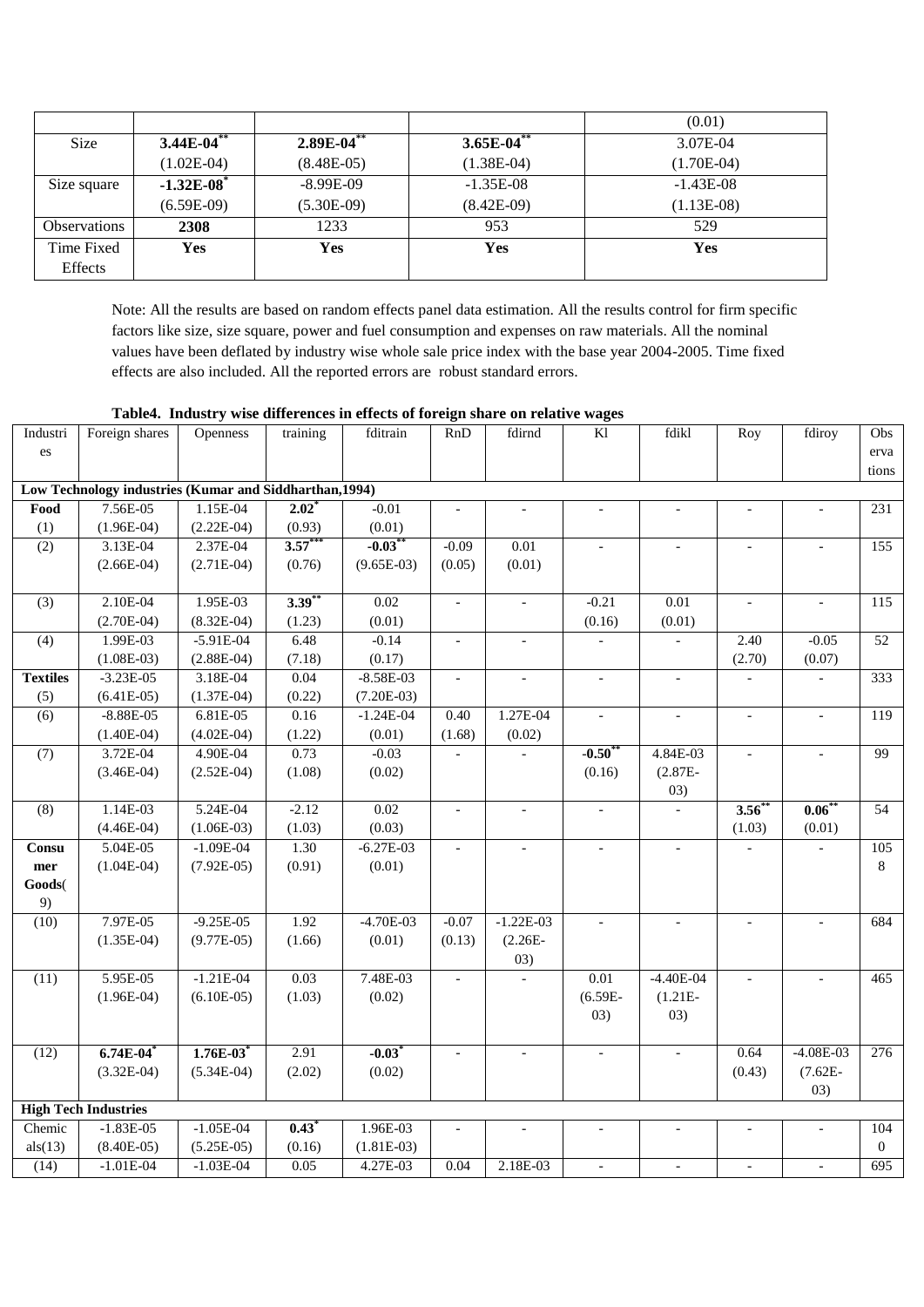|         | $(7.30E-05)$ | $(4.96E-05)$ | (0.41)    | $(7.89E-03)$         | (0.05)  | (2.90E03) |                          |                          |        |                          |          |
|---------|--------------|--------------|-----------|----------------------|---------|-----------|--------------------------|--------------------------|--------|--------------------------|----------|
| (15)    | 1.78E-04     | $-1.17E-04$  | 0.72      | $7.12E-04$           |         |           | 0.01                     | $-3.73E-04$              |        |                          | 481      |
|         | $(2.95E-04)$ | $(5.89E-05)$ | (1.76)    | (0.02)               |         |           | $(5.72E -$               | $(1.12E -$               |        |                          |          |
|         |              |              |           |                      |         |           | 03)                      | 03)                      |        |                          |          |
|         |              |              |           |                      |         |           |                          |                          |        |                          |          |
| (16)    | 1.69E-04     | 5.34E-04     | $-0.01$   | 1.86                 |         |           |                          |                          | 0.29   | 1.66E-03                 | 225      |
|         | $(1.97E-04)$ | $(2.13E-04)$ | $(-0.01)$ | (1.27)               |         |           |                          |                          | (0.01) | $(4.97E -$               |          |
|         |              |              |           |                      |         |           |                          |                          |        | (03)                     |          |
| Meta(1) | 6.93E-04     | $-3.18E-04$  | 5.04      | $-0.09$              |         |           |                          |                          |        |                          | 104      |
| 7)      | $(7.05E-04)$ | $(1.75E-04)$ | (2.78)    | (0.07)               |         |           |                          |                          |        |                          | $\Omega$ |
| (18)    | $-1.12E-04$  | $-1.86E-04$  | 5.22      | $-0.03$              | $-0.26$ | -4.47E-04 | $\overline{\phantom{0}}$ |                          |        | $\overline{\phantom{0}}$ | 544      |
|         | $(3.81E-04)$ | $(8.75E-05)$ | (2.64)    | (0.04)               | (0.20)  | (0.01)    |                          |                          |        |                          |          |
| (19)    | $-4.18E-04$  | $-5.57E-04$  | 11.48     | $-0.25$              |         |           | $-0.14$                  | 0.02                     |        |                          | 364      |
|         | $(1.81E-03)$ | $(2.83E-04)$ | (4.14)    | (0.27)               |         |           | (0.13)                   | (.02)                    |        |                          |          |
| (20)    | $2.02E-03$   | 2.68E-04     | 16.51     | $-0.43$ <sup>*</sup> | ۰       |           |                          | $\overline{\phantom{a}}$ | 0.97   | $-0.01$                  | 181      |
|         | $(8.75E-04)$ | $(3.13E-04)$ | (4.17)    | (0.17)               |         |           |                          |                          | (1.32) | (0.01)                   |          |

Note: All the results are based on random effects panel data estimation. All the results control for firm specific factors like size, size square, power and fuel consumption and expenses on raw materials. All the nominal values have been deflated by industry wise whole sale price index with the base year 2004-2005. Time fixed effects are also included. All the reported errors are robust standard errors.

|                | (1)          | (2)          | (3)                     | (4)          |
|----------------|--------------|--------------|-------------------------|--------------|
| Foreign shares | 2.17E-04     | $-4.88E-04$  | 8.37E-04                | $-3.15E-04$  |
|                | $(2.38E-04)$ | $(7.33E-04)$ | $(3.19E-04)$            | $(7.52E-04)$ |
| Openness       | $-2.92E-04$  | $-5.24E-04$  | 5.04E-04                | 7.18E-04     |
|                | $(1.54E-04)$ | $(3.04E-04)$ | $(2.69E-04)$            | $(4.25E-04)$ |
| training       | $4.12***$    | $6.37***$    | $8.93***$               | $12.36***$   |
|                | (1.42)       | (2.70)       | (4.07)                  | (3.01)       |
| fditrain       | $-0.05***$   | $-0.07$      | $-0.15***$              | $-0.16$ **   |
|                | (0.01)       | (0.03)       | (0.06)                  | (0.05)       |
| RnD            | $-0.19$      |              |                         | $-0.48$      |
|                | (0.27)       |              |                         | (1.41)       |
| fdirnd         | 8.30E-03     |              |                         | $-0.001$     |
|                | $(9.00E-03)$ |              |                         | (0.02)       |
| k              |              | $-0.14$      |                         | $-1.95$      |
|                |              | (0.12)       |                         | (0.89)       |
| fdikl          |              | 0.02         |                         | 0.02         |
|                |              | (0.02)       |                         | (0.01)       |
| roy            |              |              | 0.14                    | $-1.10$      |
|                |              |              | (0.58)                  | (1.73)       |
| fdiroy         |              |              | 1.74E-03                | 0.02         |
|                |              |              | (0.01)                  | (0.02)       |
| Size           | 2.64E-04     | 3.37E-04     | $2.11E-04$ <sup>*</sup> | 3.66E-04     |
|                | $(7.91E-05)$ | $(1.33E-04)$ | $(9.01E-05)$            | $(1.31E-04)$ |

# **Table5 : Effect of FDI and human capital formation interaction on wage inequality**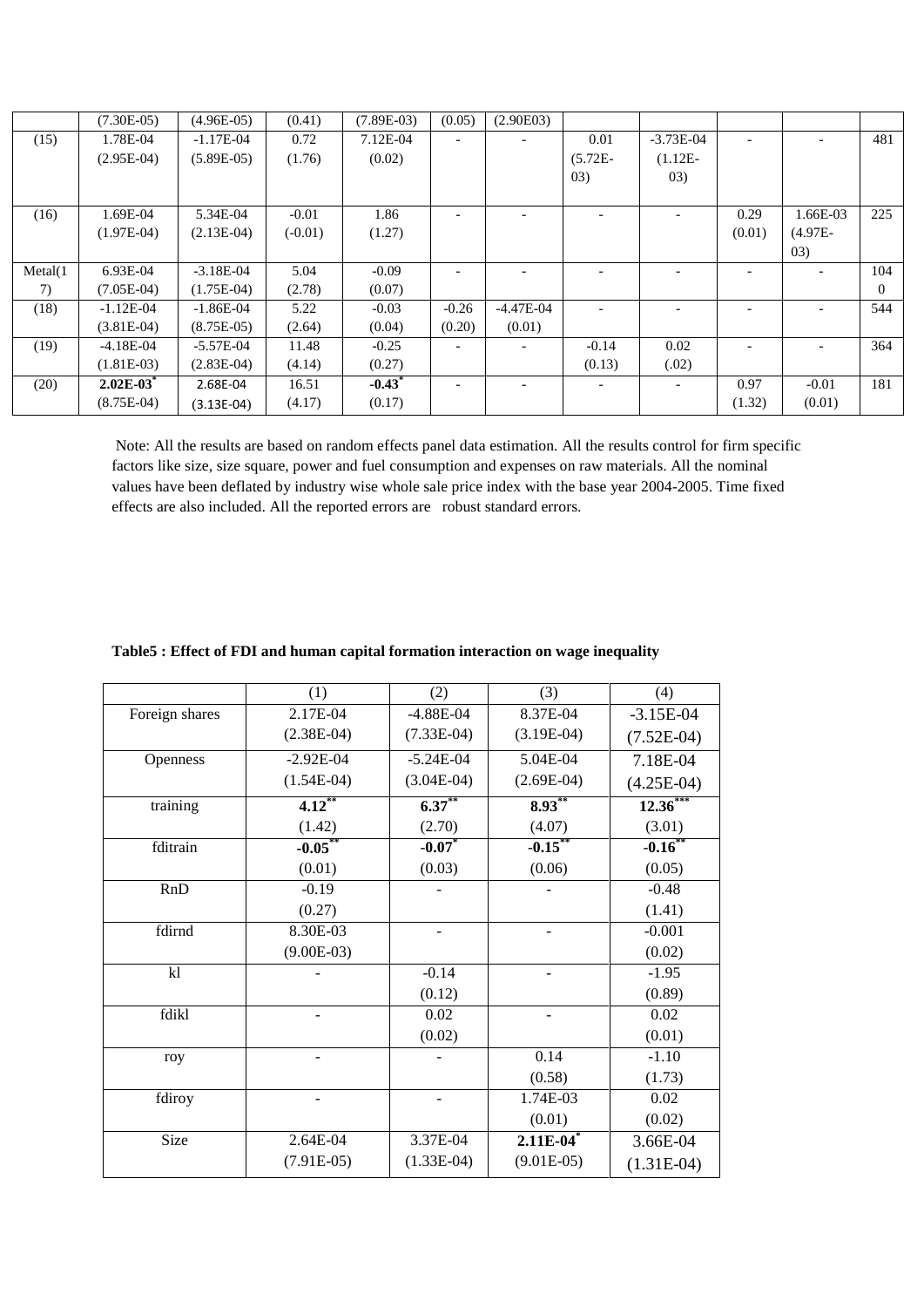| Size square         | $-7.62E-09$  | $-1.15E-08$  | $-6.91E-09$  | $-1.74E-08$  |
|---------------------|--------------|--------------|--------------|--------------|
|                     | $(5.12E-09)$ | $(8.10E-09)$ | $(5.78E-09)$ | $(8.88E-09)$ |
| <b>Observations</b> | ' 226        | 928          | 515          | 241          |
| Time Fixed Effects  | Yes          | Yes          | Yes          | <b>Yes</b>   |

**Table .6 Time Break (2001-2006) and (2007-2013)**

|            |                          | 2001-2006      |                          |                | 2007-2013                |                          |                |                       |
|------------|--------------------------|----------------|--------------------------|----------------|--------------------------|--------------------------|----------------|-----------------------|
|            |                          | $\overline{2}$ | $\overline{3}$           | $\overline{4}$ | 1                        | $\overline{2}$           | 3              | $\overline{4}$        |
| Foreign    | 5.18E-04                 | 7.24E-04       | $1.97E-04$               | $1.23E-03$     | $-5.01E-05$              | $-1.44E-04$              | 2.50E-04       | $6.33E-04$            |
| shares     | $(4.50E-04)$             | $(4.96E-04)$   | $(1.32E-03)$             | $(5.54E-04)$   | $(7.91E-05)$             | $(1.34E-04)$             | $(2.12E-04)$   | $(2.36E-04)$          |
| Openness   | $-8.42E - 04$            | $-5.85E-04$    | $-2.04E-03$              | 4.06E-04       | $-6.67E-05$              | $-6.83E-05$              | $-1.31E-04$    | 9.46E-04              |
|            | $(4.04E-04)$             | $(3.95E-04)$   | $(1.47E-03)$             | $(3.21E-04)$   | $(6.15E-05)$             | $(6.10E-05)$             | $(2.20E-05)$   | $(3.88E-04)$          |
| training   | $7.94*$                  | 9.10           | $7.70^*$                 | $7.92*$        | 0.54                     | 0.74                     | 1.15           | 0.78                  |
|            | (3.28)                   | (4.41)         | (7.31)                   | (0.03)         | (0.41)                   | (0.65)                   | (1.02)         | (1.09)                |
| fditrain   | $-0.09**$                | $-0.10$        | $-0.21$ **               | $-0.28$        | $-2.85E-04$              | $-4.46E-03$              | $-0.01$        | $-0.01$               |
|            | (0.04)                   | (0.05)         | (0.09)                   | (0.15)         | $(3.57E-03)$             | $(6.94E-03)$             | (0.01)         | (0.01)                |
| RnD        |                          | 0.25           |                          |                |                          | $-0.02$                  |                |                       |
|            |                          | (0.52)         |                          |                |                          | (0.05)                   |                |                       |
| fdirnd     | $\sim$                   | $-0.01$        | $\overline{\phantom{a}}$ | $\blacksquare$ | $\blacksquare$           | 3.96E-03                 | $\sim$         |                       |
|            |                          | (0.01)         |                          |                |                          | $(3.40E-03)$             |                |                       |
| k          |                          |                | $-0.14$                  |                |                          |                          | 0.02           |                       |
|            |                          |                | (0.57)                   |                |                          |                          | (0.04)         |                       |
| fdikl      |                          | ÷.             | 0.01                     | $\blacksquare$ | $\overline{\phantom{a}}$ | $\overline{\phantom{a}}$ | $-4.96E-04$    |                       |
|            |                          |                | (0.03)                   |                |                          |                          | $(9.41E-04)$   |                       |
| roy        |                          | Ξ.             | ÷                        | 0.73           | $\sim$                   | $\overline{\phantom{a}}$ |                | $0.87**$              |
|            |                          |                |                          | (0.97)         |                          |                          |                | (0.34)                |
| fdiroy     | $\overline{\phantom{a}}$ | ÷.             | $\overline{\phantom{a}}$ | $-9.12E-03$    | $\overline{\phantom{a}}$ | $\blacksquare$           | $\blacksquare$ | $-0.01$ <sup>**</sup> |
|            |                          |                |                          | (0.01)         |                          |                          |                | $(6.50E-03)$          |
| Observatio | 943                      | 499            | 414                      | 207            | 1365                     | 727                      | 514            | 308                   |
| ns         |                          |                |                          |                |                          |                          |                |                       |
| Time       | Yes                      | Yes            | Yes                      | Yes            | Yes                      | Yes                      | Yes            | Yes                   |
| Fixed      |                          |                |                          |                |                          |                          |                |                       |
| Effects    |                          |                |                          |                |                          |                          |                |                       |

Note: All the results are based on random effects panel data estimation. All the results control for firm specific factors like size, size square, power and fuel consumption and expenses on raw materials. All the nominal values have been deflated by industry wise whole sale price index with the base year 2004-2005. Time fixed effects are also included. All the reported errors are robust standard errors.

#### **Appendix**

#### **Table 7 Summary Statistics**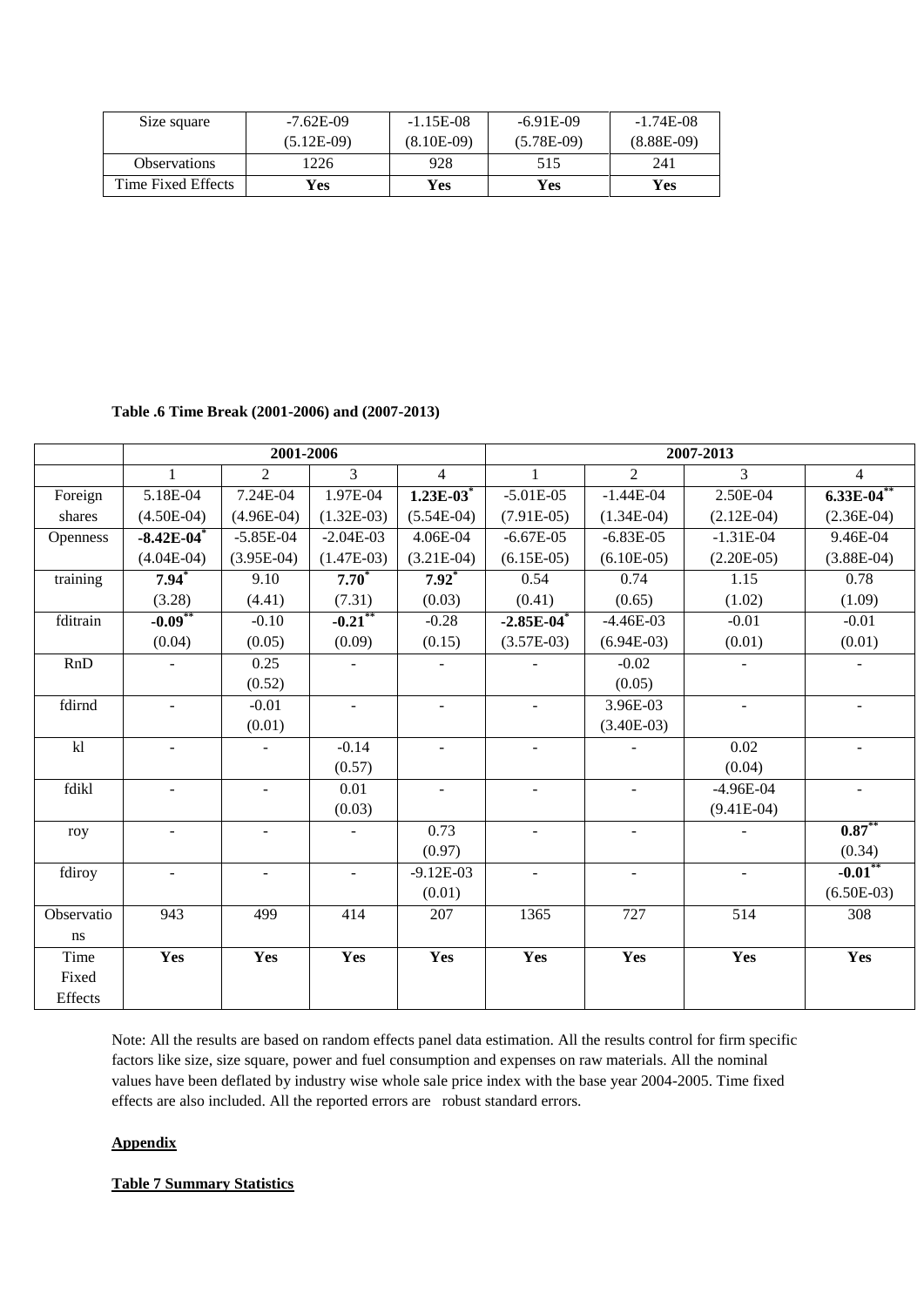|                 | <b>Mean</b> | <b>Standard Deviation</b> | Min      | <b>Max</b> |
|-----------------|-------------|---------------------------|----------|------------|
| <b>R</b> lw     | 0.05        | 0.31                      | $\theta$ | 9.01       |
| foreignshare    | 23.62       | 24.83                     | $\theta$ | 97.45      |
| <b>Openness</b> | 1.13        | 2.12                      | $-8.22$  | 7.69       |
| <b>Training</b> | 0.009       | 0.09                      | $\theta$ | 4.74       |
| <b>RnD</b>      | 0.01        | 0.04                      | $\theta$ | 0.83       |
| royalty         | 0.01        | 0.02                      | $\theta$ | 0.41       |
| kl              | 0.05        | 0.23                      | .000083  | 6.43       |
| size            | 2.76        | 1.87                      | $-6.71$  | 9.59       |

**Figure.5 Log of relative wages 2000-2013**



**Source: calculated by auther.**

**Figure.6 Log of average wages 2000-2013**



**Source: calculated by auther.**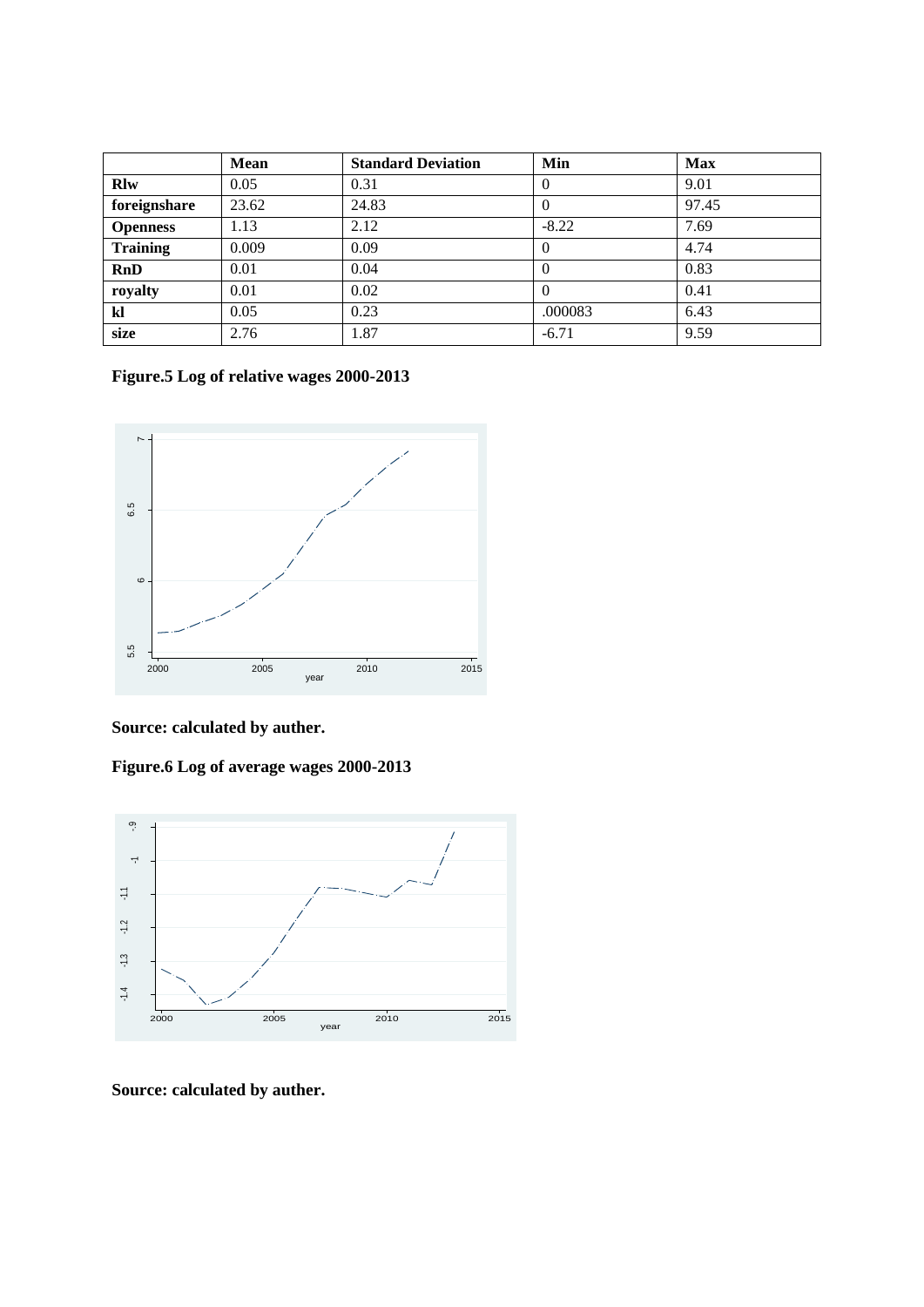



#### **References**:

Acemoglu D. and Angrist J., (2001), "How large are Human-Capital Externalities? Evidence from Compulsory-Schooling Laws."NBER Chapters, *NBER Macroeconomics Annual*, Vol.15, pp.9-74, *Chicago University press.*

Agosin, M. R. and Mayer, R. (2000), "Foreign Investment in Developing Countries: Does it Crowd in Domestic Investment?" Discussion Paper No. 146, United Nations Conference on Trade and Development (UNCTAD), Palais des Nations, Geneva, Switzerland.

Azam M., (2010),"India's Increasing Skill Premium: Role of Demand and Supply," *The B.E. Journal of Economic Analysis & Policy*, De Gruyter, vol. 10(1), pp.1-28.

Barro Robert J., (2013), ["Education and Economic Growth,](http://ideas.repec.org/a/cuf/journl/y2013v14i2barroeducation.html)" *[Annals of Economics and Finance](http://ideas.repec.org/s/cuf/journl.html)*, Society for AEF, vol. 14(2), pages 301-328.

Baldwin, E.R., (1994), "Effects of Trade and Foreign Direct Investment on Employment and Relative Wages", OECD Economic Studies No. 23.

Becker, Gary, (1993), *"Human Capital: A Theoretical and Empirical Analysis, with special reference to education", Chicago University Press*.

Benhabib, J. and Spiegel, Mark M.,(1994),"The role of human capital in economic development evidence from aggregate cross-country data", *Journal of Monetary Economics*, Elsevier, vol. 34(2), pages 143-173.

Borensztein E, Gregorio J, Lee W., (1998), "How does foreign direct investment affect economic growth?"*Journal of International Economics* 45(1):115–35.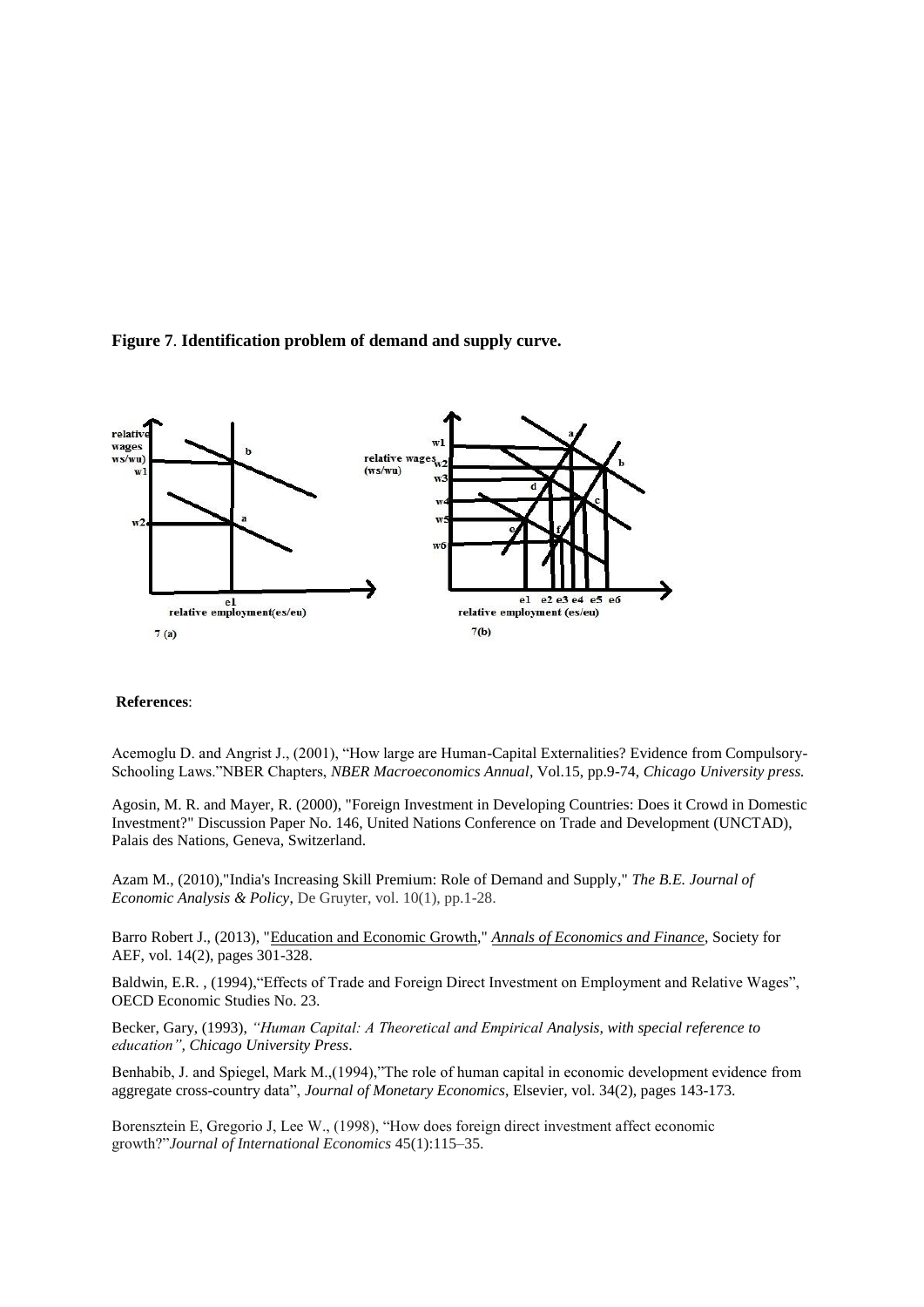Blundell, R., Dearden, L.,Meghir, C. and Sianesi, B.,(1999), "Human Capital Investment: The Returns from Education and Training to the Individual, the Firm and the Economy", Fiscal Studies, 20(1), pp. 1–23. doi: 10.1111/j.1475-5890.1999.tb00001.x.

Cameron C.A. and Trivedi K.P.,(2005), " Microeconometrics Methods and Applications", Cambridge University Press.

Chamarbagwala, R.,(2006), "Economic Liberalization and Wage Inequality in India," *World Development*, Elsevier, vol. 34(12), pp. 1997-2015.

Choudhaury, R.B., Pyne, K.P and Chowdhury R.A., 2013,"Determinants of Manufacturing FDI in India: A sectoral Analysis", The Journal of Industrial Statistics, 2 (2) pp.217-231

Constantine, J. and Neumark, D., (1996), "Training and the Growth of Wage Inequality. Industrial Relations", *AJournal of Economy and Society*, 35: 491–510. doi: 10.1111/j.1468-232X.1996.tb00418.x.

Ciccone, A. and Peri, G., (2002), "Identifying Human Capital Externalities: Theory with an Application to US Cities", IZA Discussion paper series, No. 488.

Dasgupta, P.andGoldar, B.,(2005), " Female Labour Supply in Rural India, An Econometric Analysis, Working Paper No.265, Institute of Economic Growth, New Delhi.

De Mello, L. R., (1999), "Foreign Direct Investment-Led Growth: Evidence from Time Series and Panel Data," *Oxford Economic Papers*, 51, 1999, pp. 133-51.

Gorg H. and Strobl E. (2002) "Relative wages, openness and skill biased technological change", IZA Discussion paper series, No. 596.

GoldarB.andBangaR. ,(2007) ,"Impact of Trade Liberalization on Foreign Direct Investment in Indian Industries", Working Papers No. 3607, Asia-Pacific Research and Training Network on Trade (ARTNeT), an initiative of UNESCAP and IDRC, Canada.

Gregario, D. J. (2003), "The role of Foreign Direct Investment and Natural Resources in Economic Development", Working papers No. 196, Central bank of Chile.

Feenstra, R. C. and Hanson, G. H., (1997), "Foreign direct investment and relative wages: Evidence from Mexico's maquiladoras," *Journal of International Economics*, Elsevier, vol. 42(3-4), pp. 371-393.

FiginiP.andGörgH., (1999), "Multinational companies and wage inequality in the host country: The case of Ireland," *Review of World Economics (WeltwirtschaftlichesArchiv)*, Springer, vol. 135(4), pp. 594-612.

Fry, J. M.,(1993), "Foreign Direct Investment in a Macroeconomic Framework: Finance, Efficiency, Incentives and Distortions", Policy Research Working paper series 1141, International Economic Department, The World Bank.

Harnermesh S. D., (1993), "*Labour Demand*", Princeton, *Princeton University Press*.

Hasan R., Mitra,D. and Ramaswamy, K.V. , (2007), "Trade Reforms, Labor Regulations, and Labor-Demand Elasticities: Empirical Evidence from India", *Review of Economics and Statistics*,Vol., 89(3), pp.466-481.

Katz, Lawrence F & Murphy, Kevin M, (1992),"Changes in Relative Wages, 1963-1987: Supply and Demand Factors ", *The Quarterly Journal of Economics*,MIT Press, vol. 107(1), pp. 35-78, February.

KapstienB.E. ,(2001), "Virtuous Circles? Human Capital Formation, Economic Development, and the Multinational Enterprise", Paper presented to the OECD Conference on FDI, Human Capital, and Education in Developing Countries Technical meeting, Paris.

Kathuria,V.,(2001), "Foreign firms, technology transfer and knowledge spillovers to Indian manufacturing firms: a stochastic frontier analysis", *Applied Economics*, 33(5), pp. 625-642.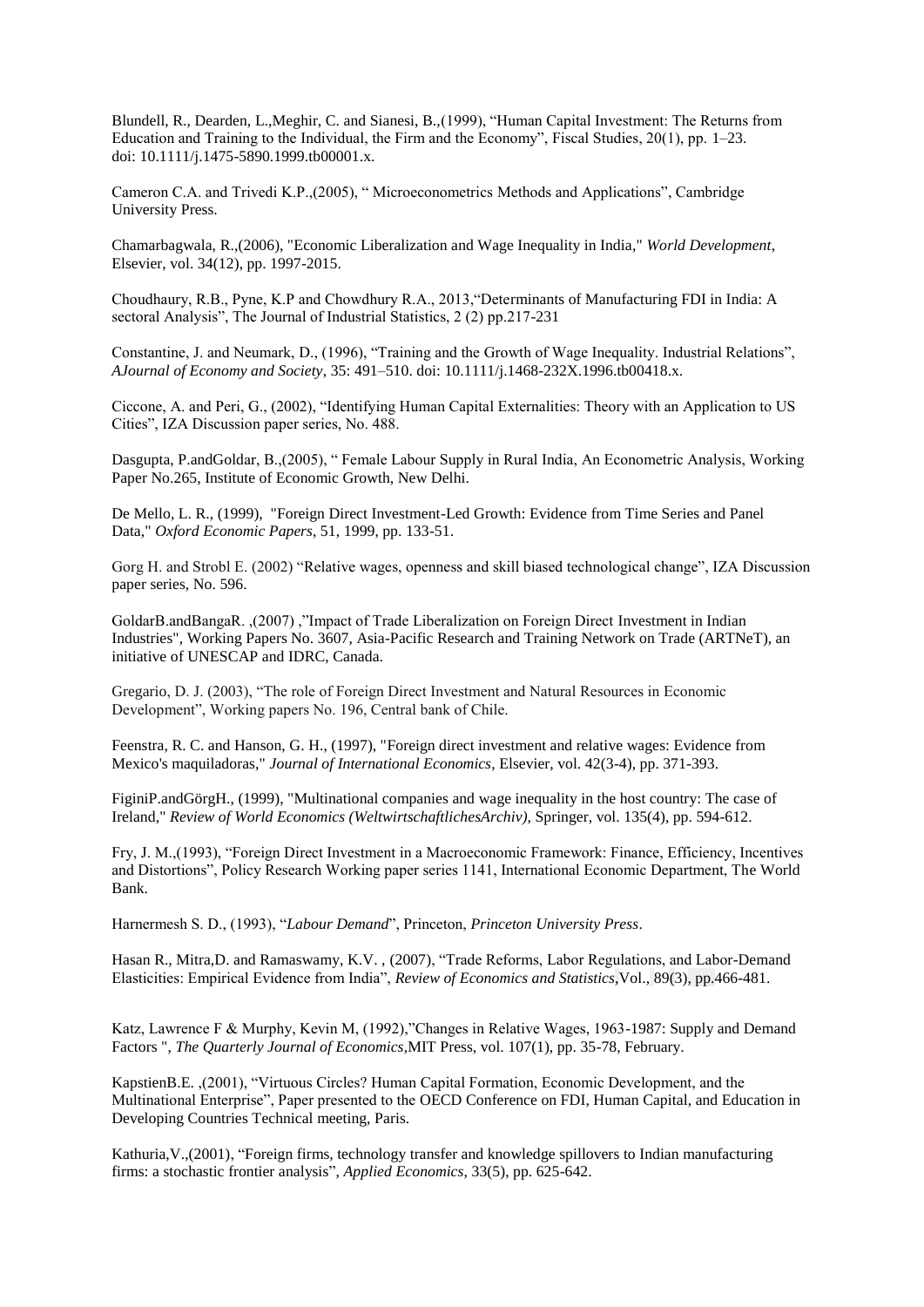Kokko, A.(1994). "Technology, Market Characteristics and Spillovers," *Journal of Development Economics*, 43(2), pp. 279-93.

Kumar N. , Siddharthan N.S., (1994),"Technology, firm size and export behaviour in developing countries: The case of Indian enterprises", *Journal of Development Studies*, Vol. 31(2).

Liu, Q. and Qiu, L. D. (2014), "Labor Training and Foreign Direct Investment", *Review of International Economics*, 22(1), pp.151–166. doi: 10.1111/roie.12102.

Lucas, E.RobertJr,(1988), "On the Mechanics of Economic Development", *Journal of Monetary Economics*, Vol. 22 (1), pp. 3-42.

Mehta A.andHasan R.,(2011), "Effetcs of Trade and Services Liberalisation on Wage Inequality in India",AsianDevelopmentBank Working Paper Series No.268.http://dx.doi.org/10.2139/ssrn.1920004

Mincer, J., 1991, "Human Capital, Technology, and the Wage Structure: What do the time series show?", NBER Working Paper No. 3581.

Miyamoto, K., (2003), "Human Capital Formation and Foreign Direct Investment in Developing Countries", Working Paper No. 211, OECD Development Centre.

Kumar U. and Mishra P., 2008. "Trade Liberalization and Wage Inequality: Evidence from India," *Review of Development Economics*, Wiley Blackwell, vol. 12(2), pp. 291-311.

Morris, S., (2007), "A Study of the Regional Determinants of Foreign Direct Investments in India and the Case of Gujarat", Indian Institute of Management (Ahmedabad), Working Paper No. 2004/03/07.

Mukherjee A.,(2011), "Regional Inequality in Foreign Direct Investment Flows to India: The Problem and the Prospects", Reserve Bank of India Occasional Papers, Vol. 32( 2).

Nelson R.R. and Phelps,E.S., (1966), "Investment in Humans, Technological Diffusion, and Economic Growth", *American Economic Review*, Vol. 56(1/2), pp. 69-75.

Nunnenkamp, P. and Rudi S., (2007)"Foreign Direct Investment in Post Reform India: Likely to Work Wonder for Regional Development?" Kiel Working Paper No. 1375.

Parameswaran M., (2009), "International Trade, R&D Spillovers and Productivity: Evidence from Indian Manufacturing Industry", Journal of Development Studies, Vol. 45( 8).

Pissarides, A.C., (2000), "Human Capital and Growth: A synthesis Report", OECD Development Centre Working paper No. 168, OECD publishing.

Ramaswamy K.V., (2008), "Wage Inequality in Indian Manufacturing - Is it Trade, Technology or Labour Regulations?," Labor Economics Working Papers 22361, East Asian Bureau of Economic Research.

Ritchie,K.B., (2002), "Foreign Direct Investment and Intellectual capital formation in South-East Asia" OECD Development Centre, Working Paper No. 194.

Romer, M. P,(1986), "Increasing Returns and Long-Run Growth", *The Journal of Political Economy*, Vol. 94, No. 5.pp. 1002-1037.

Sahu, P, 2010, "FDI, wage inequality and employment in emerging economies: recent evidence from Indian manufacturing", MPRA paper.